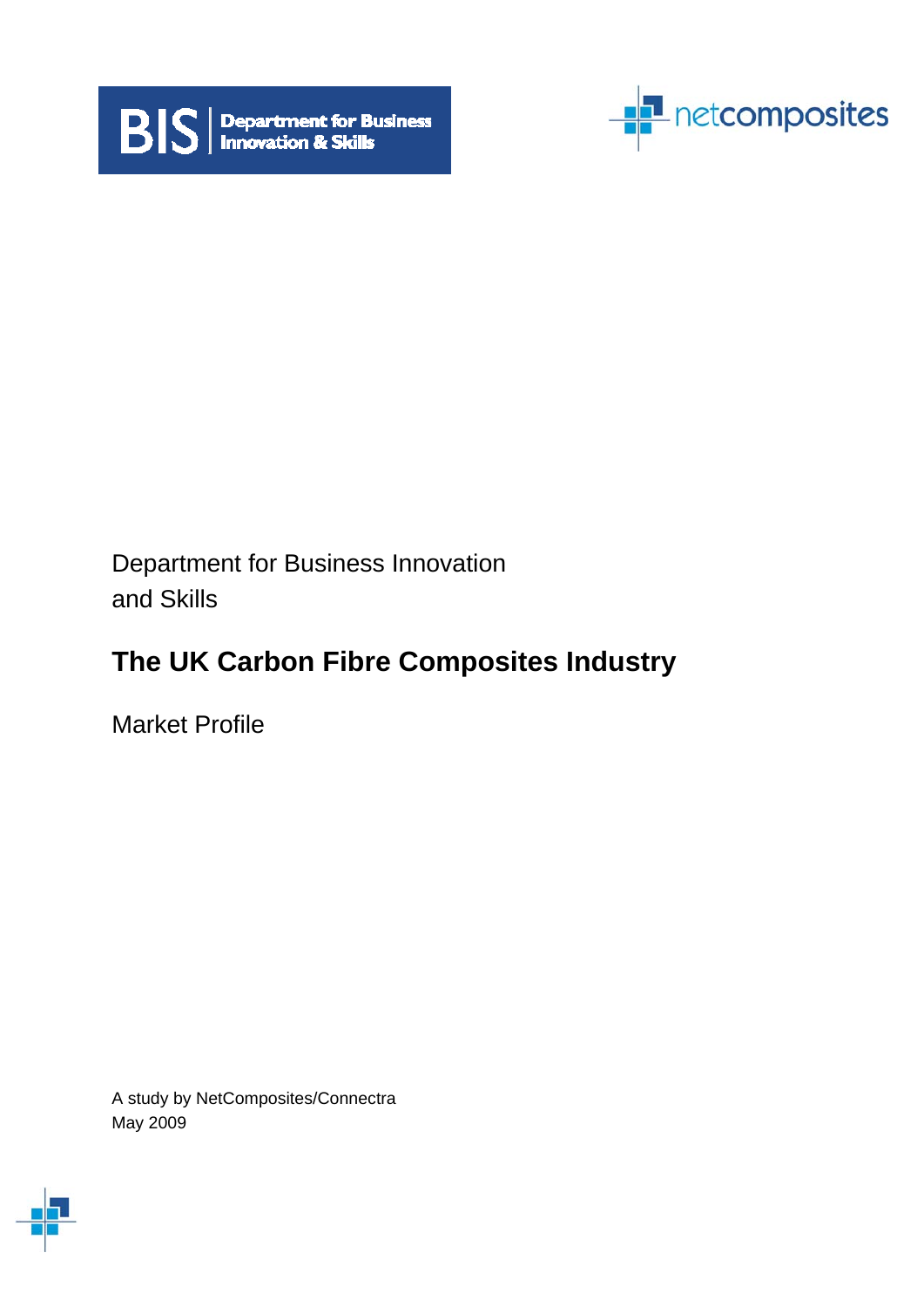# **Contents**

| 2. |  |
|----|--|
| 3. |  |
| 4. |  |
| 5. |  |
|    |  |

**NetComposites** 4A Broom Business Park Bridge Way Chesterfield S41 9QG, UK

Tel: +44 (0)1246 266244 Fax: +44 (0)1246 266249 www.netcomposites.com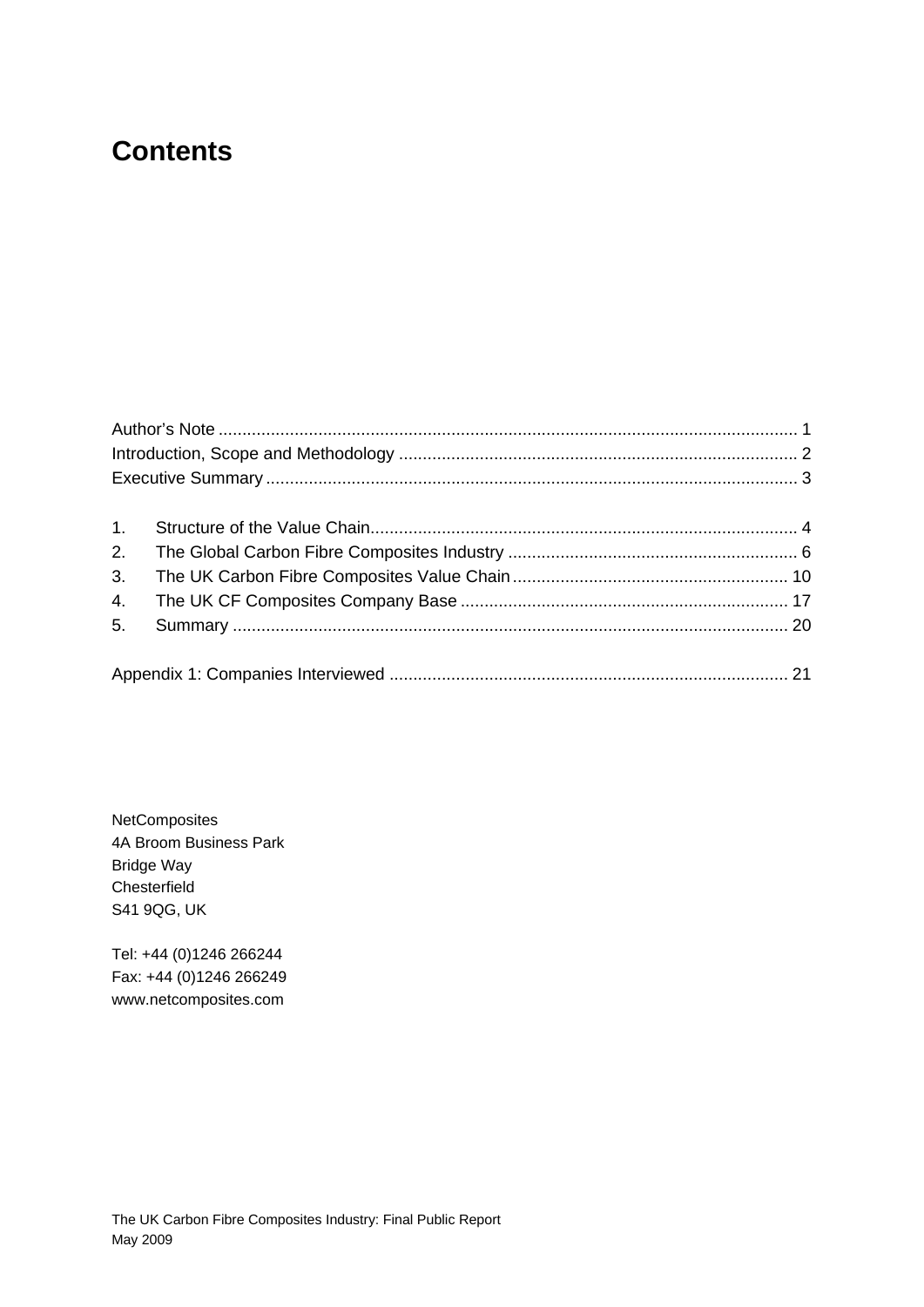# <span id="page-2-0"></span>**Author's Note**

The author of this report wishes to make two introductory notes to this report

First of all, the author expresses his profound thanks to all those people in the carbon fibre composites industry in the UK and the rest of Europe who participated in this study by agreeing to be interviewed, both in person or by telephone. Many of these people, who are too numerous to mention by name, gave very generously of their time and ideas and some were even went as far as conducting further research after the interview and took more time to feed back further information. It is this generosity of interviewees that has enabled the author to pull together what is hopefully as accurate a picture of the industry as possible, taking into account the constraints of the study.

Secondly this study has been done at a moment in time when the industry is facing a downturn, with the fourth quarter of 2008 having shown a significant decrease in market demand. Such changes complicate accurate assessment of the market in the reference year of 2008 but everything possible has been done to reflect as accurately as possible the volumes and values of the carbon fibre composites sector in 2008.

This report was commissioned by BIS and executed by Gordon Bishop and Sue Halliwell at NetComposites in cooperation with Andrew Mafeld of the Connectra Group.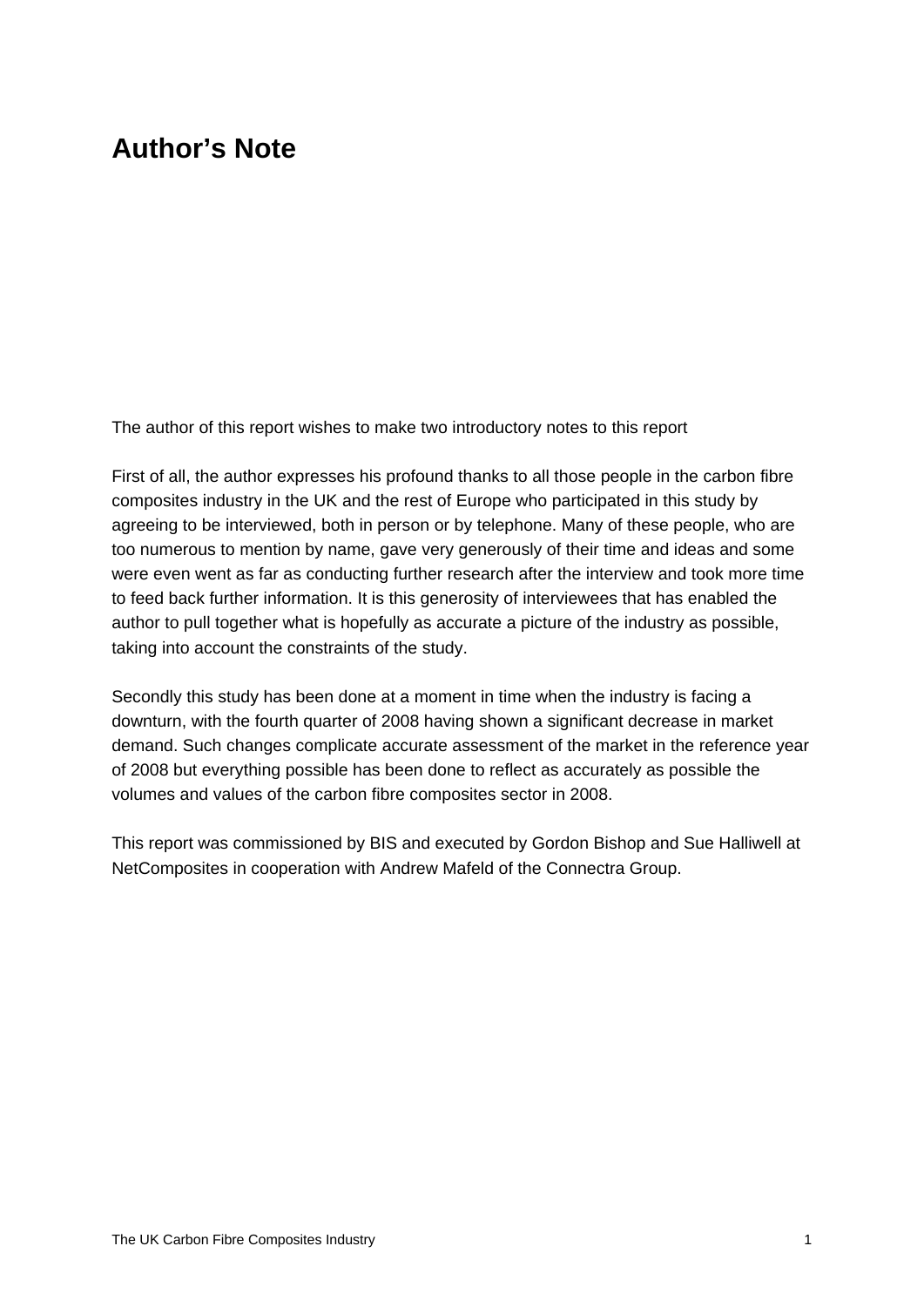# <span id="page-3-0"></span>**Introduction, Scope and Methodology**

### **Introduction & Scope**

In February of 2009, the UK Department of Business Enterprise and Regulatory reform commissioned NetComposites, in collaboration with Connectra, consultants specialised in the composites industries, to conduct a survey of the UK Carbon Fibre Composites industry.

The purpose of this study was to quantify the UK Carbon Fibre Composites market and to identify key opportunities and threats in the industry. This report summarises only the results of the work undertaken to quantify the UK Carbon Fibre Composites market.

#### **Scope**

The scope of the study included both large and small players in the UK Carbon Fibre Composites industry as well as all related processes and end uses.

#### **Methodology**

The study was based essentially on a combination of personal face to face and telephone interviews, usually of senior management or technical specialists at key companies in the industry. A total of 52 interviews were conducted, and a list of the companies interviewed is given in the appendix to this report (in a few companies more than one person was interviewed). The interviews were conducted during the months of February, March and April 2009. Additionally some desk research was conducted on areas where interview information provided insufficient background or detail.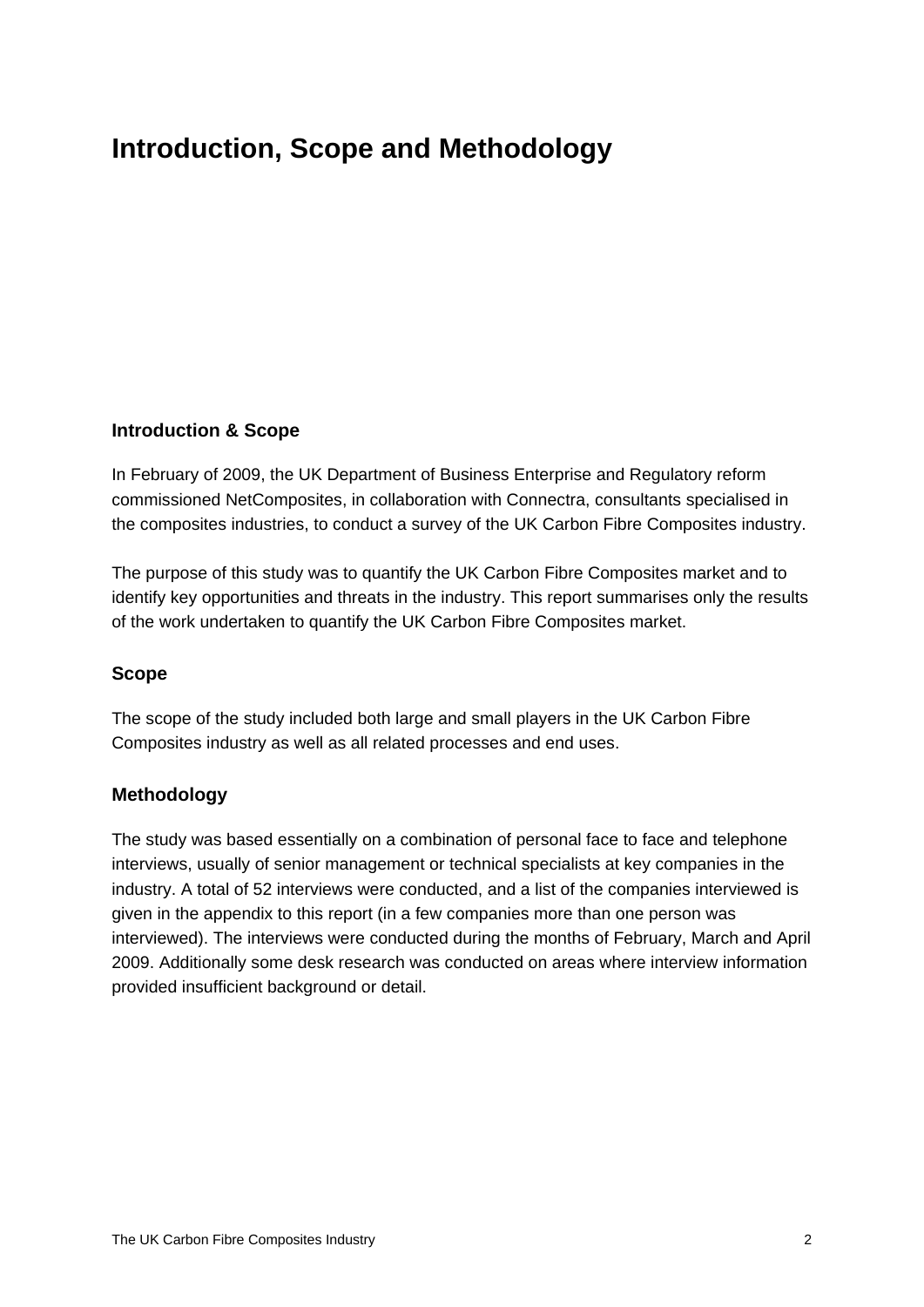## <span id="page-4-0"></span>**Executive Summary**

The Global Carbon Fibre Composites market is a relatively young, fast growing and technologically evolving market. New applications in the major end use markets of aerospace, renewable energy especially wind, automotive and general industry are expected to lead to significant and continued growth of this sector over the next decade

The production of Carbon Fibre Composite Components in the UK in 2008 is estimated to represent a turnover of some £ 390 mln with associated employment of some 18,000 people. The value of the carbon fibre composites component sector represents some 40% of the value of total composites production in the UK, glass being the larger part. The share of carbon fibre composites will continue to grow.

The UK has a strong and vibrant carbon fibre prepreg sector which serves both the UK as well as being a major exporter. Prepreg end uses which are strong in the UK are aerospace, Formula 1, specialty automotive and general moulding. The volume of carbon fibre processed in the UK represents some 2,500 tons ( including continuous filament and imports of fabrics and prepreg) of which almost 50% ends up in the production of CF composite components in the UK and the rest is exported in the form of fabric or prepreg.

In the opinion of the persons interviewed in the course of this study, the UK's major area of strength in CF composites lies, from an end use perspective, in the areas of aerospace and specialty automotive and Formula 1. From a capability perspective the UK's main areas of strength lie in state of the art engineering design and analysis..

International competition in the CF based aerospace components sector will intensify as new plants with advanced composites manufacturing capability are opened in China, Malaysia, the Emirates, Turkey and Morocco.

Other EU member countries, notably Germany, Spain and France have been developing their advanced composites research and manufacturing capabilities via the setting up of dedicated clusters and technology parks. Significant recent investment has been made in these countries in automated manufacturing equipment.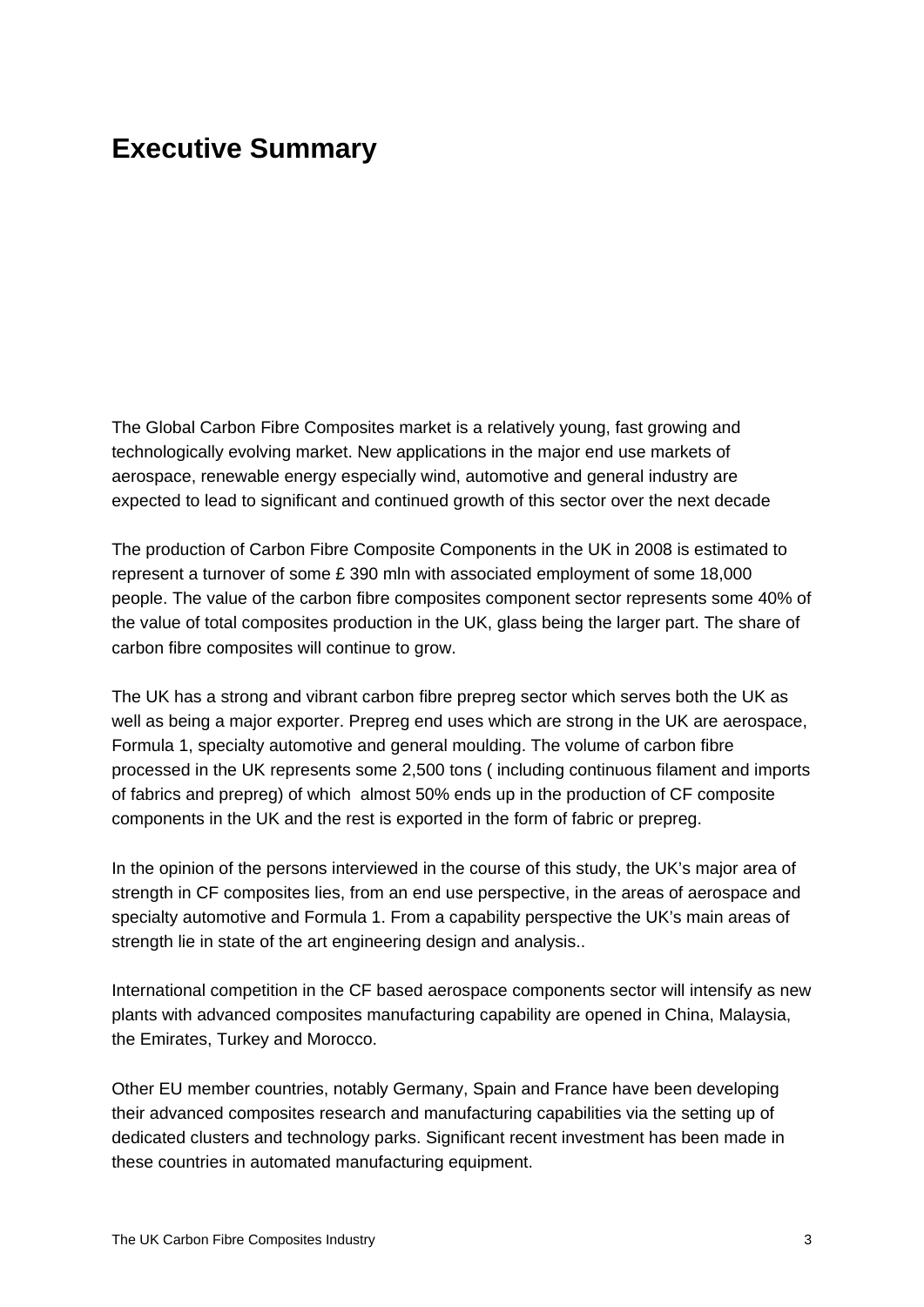# <span id="page-5-0"></span>**1.Structure of the Value Chain**

The Carbon Fibre Composites Industry has a particular structure which is important to be aware of because, as will be discussed in the next section, there is a high degree of integration in the industry. The main steps in the industry value chain are shown in the diagram below:



### *Fig 1: Key steps in the Carbon Fibre (CF) Composites Value Chain*

As can be seen from the diagram above the chain starts with the production of carbon fibre precursor (for the most part Poly-Acrylonitrile or PAN as it is more commonly known). This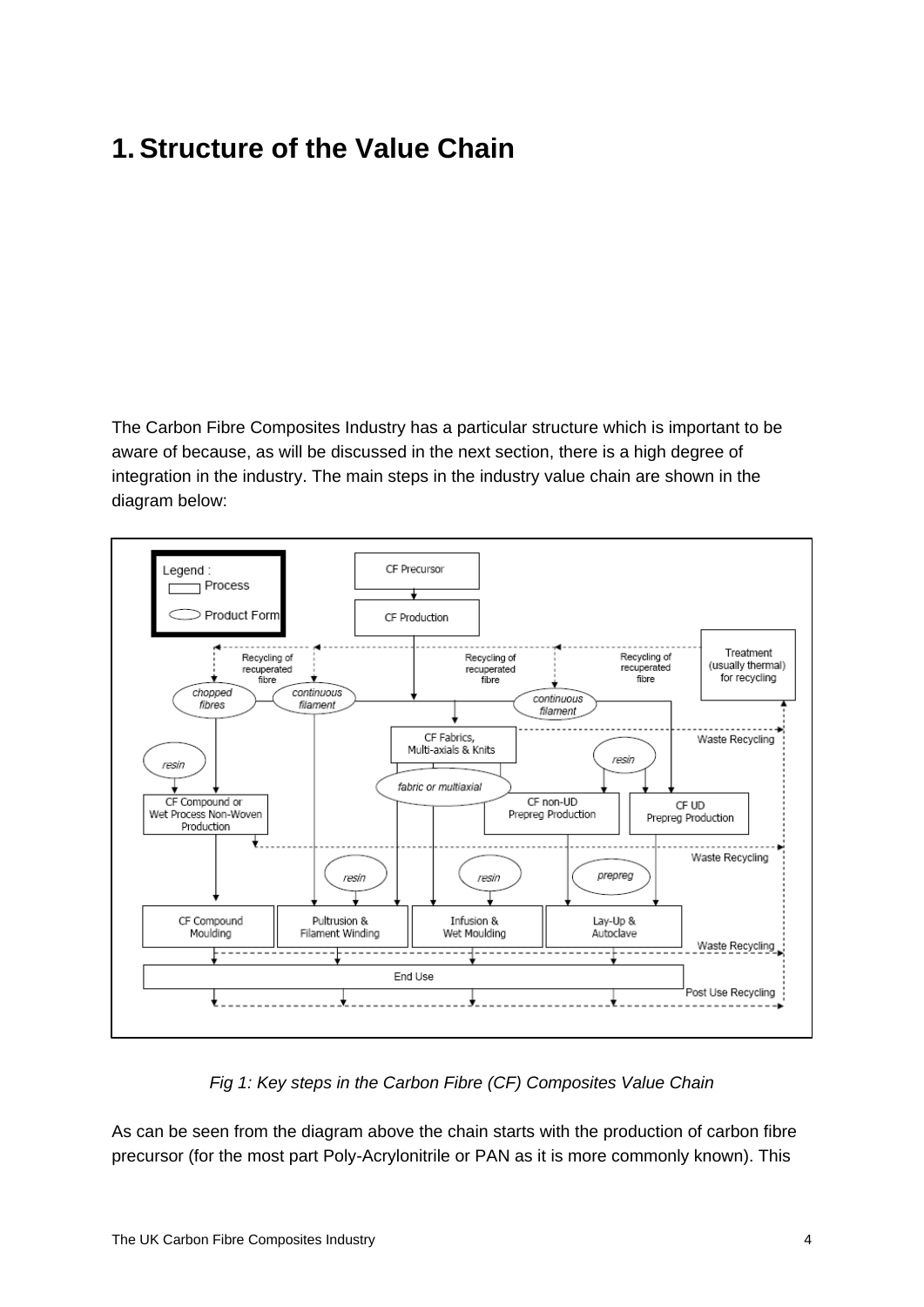precursor is then used in the production of carbon fibre via an oxidation/carbonisation process.

The next key intermediate step in the value chain is the production of fabrics of either woven or multi-axial type. 3D knitted carbon fibre shapes are also used allowing placement of the reinforcement exactly where it is needed in 3D shapes.

Prepreg production is the next key step in the chain and has historically been and remains the main form of carbon fibre used by processors. Here one needs to distinguish between unidirectional (UD) prepregs which make use of continuous filament carbon fibre directly and fabric based prepregs. CF Prepregs are mainly based on epoxy resin but some thermoplastic prepregs based on high temperature resistant thermoplastics such as PEEK and PPS are also commercially available.

In parallel to prepreg production there is also production, based on chopped carbon fibre, of either compounds or non-wovens (veils). Compounds of carbon fibre can be either thermoset based, such as sheet moulding compound, or thermoplastic based, used in conjunction with any one of a range of engineering thermoplastics ( e.g. PA, PBT, PEEK, PPS etc). Carbon fibre veils are used in a variety of applications to give specific properties e.g. conductivity to composite parts.

At the final level of the chain, there are four main groups of carbon fibre composites manufacturing processes which can be distinguished:

- Compound moulding processes which can be based either on compression or injection moulding
- Processes which use continuous carbon-fibre filament to produce CF composites directly. The most common of these processes are pultrusion and filament winding and they are usually thermoset resin based. Sometimes prepregs are used in filament winding.
- Resin infusion, resin transfer moulding and wet moulding processes which generally use fabrics and/or multiaxials or possibly knitted inserts
- Prepreg lay up (manual or automated) usually, but not always, followed by autoclave treatment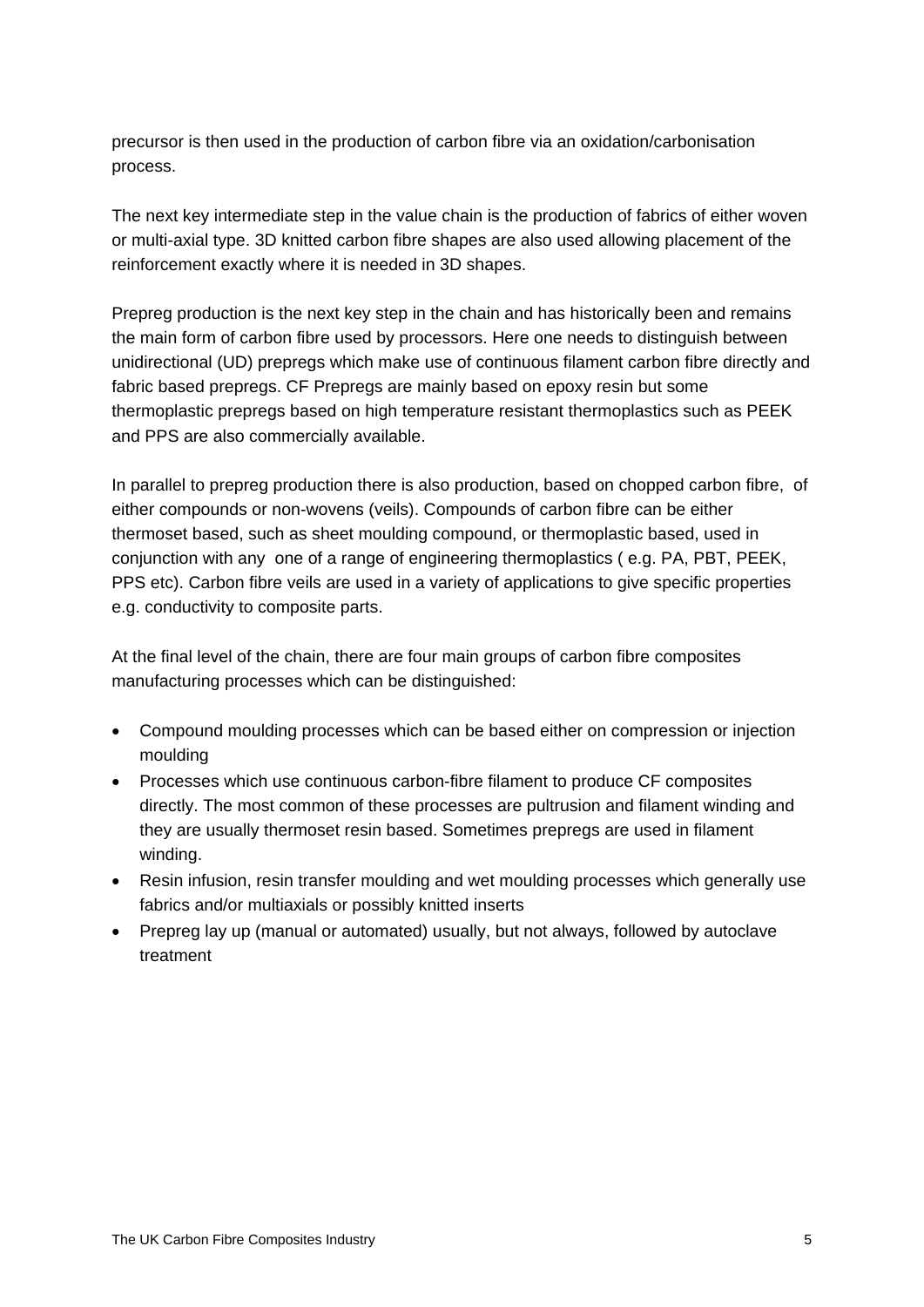# <span id="page-7-0"></span>**2. The Global Carbon Fibre Composites Industry**

The focus of this report is on the UK Carbon Fibre Composites Industry but given the global nature of the Carbon Fibre Composites Industry it is useful to note the key global characteristics and particularities which impact the industry in the UK.

#### **Large and Small Tow**

One basic product aspect of carbon fibre which is important to be aware of in order to understand implications of some of the global industry characteristics and peculiarities, is the distinction between small and large tow carbon fibre.

Historically, carbon fibre production focused around, so called, small tow (tow being the number of individual fibres in a continuous bundle). These small tow products ranged from having 1,000 (1K) to 24,000 (24K) filaments. Those companies interested in promoting industrial (non-aerospace) applications of carbon fibre, and therefore interested in higher productivity processes (laying down more carbon/unit time) and a lower price of fibre, have promoted the use of large tow products, usually 24K and above. This distinction will be useful for interpreting some of the points below.

### **Production Capacity**

A second aspect worth keeping in mind is that actual production rate of carbon fibre versus nameplate capacity of a carbon fibre production plant is usually of the order of 65-70%. This is due to a combination of factors such as frequency of product changes, set up times and the differing productivity of large and small tows.

#### **Key Characteristics**

The key characteristics and particularities of the global industry are therefore as follows: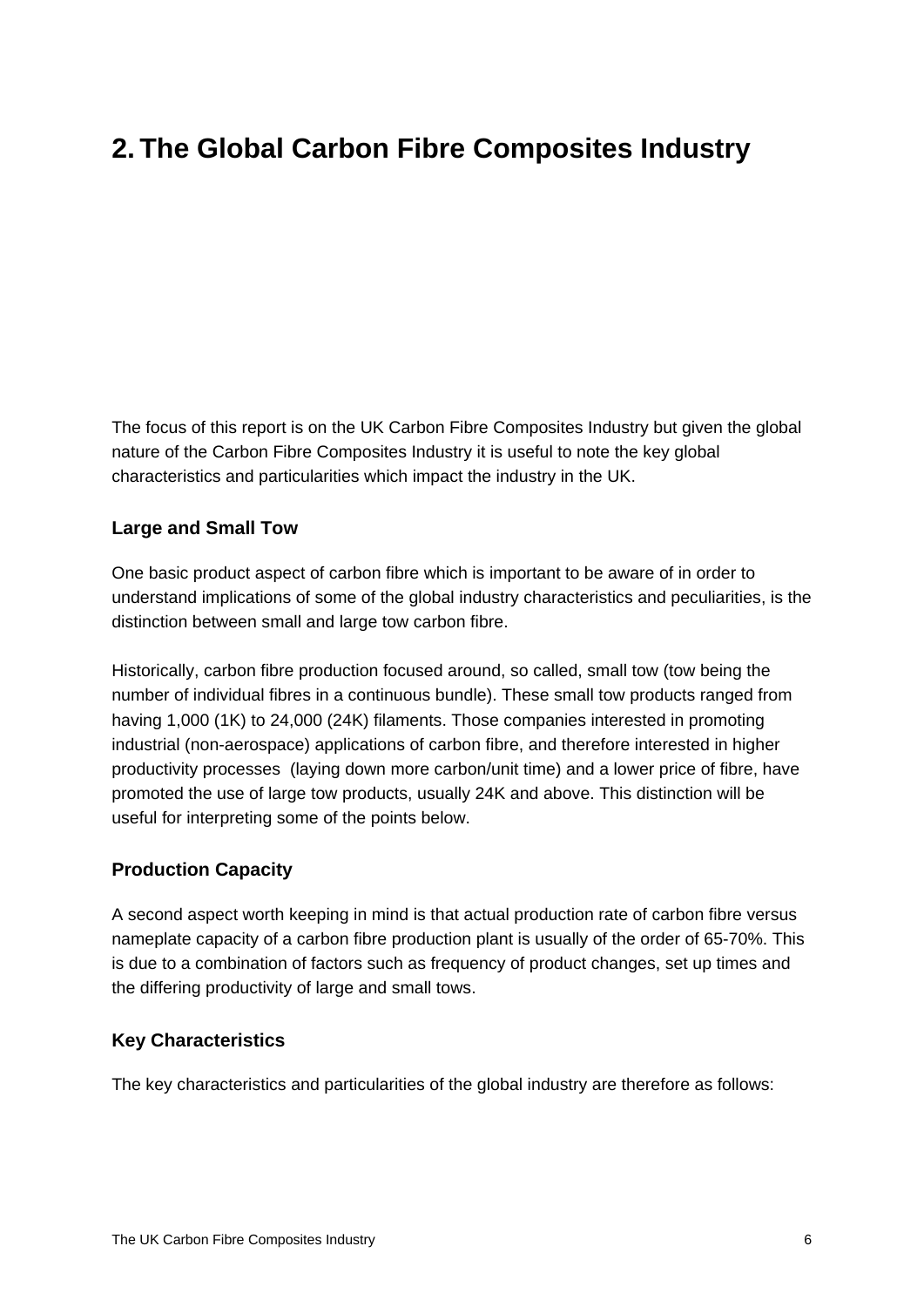#### **1. Carbon Fibre Production is a highly concentrated global industry**

The production capacity of the top three global carbon fibre producers in 2008 (Toray, Toho-Tenax and Mitsubishi-Rayon – all Japanese) exceeded 75% of global PANbased small tow production capacity. Adding in the production capacity of the next two largest producers, Hexcel and Cytec, increased that share to almost 90%. Global small tow capacity represents some 80% of all (small and large) PAN-based carbon fibre capacity.

#### **2. The Carbon Fibre Value Chain has a high degree of integration**

The main carbon fibre producers have a high degree of upstream and downstream integration. Almost all the large players are integrated into precursor production on the one hand and into prepreg production on the other (prepreg is the leading product form used holding some 40% of the global market ). In addition several of these companies are also integrated into the production of finished parts albeit in a relatively small way.

#### **3. The Carbon Fibre Composites Industry is set to continue with high growth**

Historically the carbon fibre composites industry has been growing steadily, with recent growth from 2000 to 2007 in the range of 15% p.a. There was a slight decline in 2008 due to the effects of the downturn of the  $4<sup>th</sup>$  Qtr.. With the new developments in the aerospace industry coupled to growth in the use of carbon fibre in wind energy, automotive and other industrial uses it can be expected that carbon fibre consumption will continue to grow at a similar 15% average rate starting in 2010, if not higher,over the following five years. This figure includes the slight drop in global carbon fibre consumption in 2008 and probable further small drop in 2009.

### **4. The Carbon Fibre Industry has historically been cyclical**

The history of the carbon fibre industry has been characterised by cycles, going from high capacity utilisation with associated supply difficulties and high prices to gluts due to new capacity with associated oversupply and falling prices. For example, during the last twelve months (1st Qtr 2008 – 1st Qtr 2009) the price of industrial grade carbon fibre has dropped some 40% from around 22 £/kg to 13 £/kg as a result of falling demand and new capacities coming on stream.

### **5. The Carbon Fibre Value Chain is both complex and fragmented**

There is a high degree of complexity in the carbon fibre industry due to several factors. These include the wide range of product properties within the carbon fibre product range of the different producers, coupled to the range to tow counts. Additionally within the prepreg sector which dominates the market, there is a wide range of resin formulations adding to the possible permutations and combinations of carbon fibre and resin. Furthermore in the aerospace market product qualifications, which can take many years to attain, may mean that a carbon fibre producer who also makes prepreg may need to buy in a competitor's CF filament either directly or in the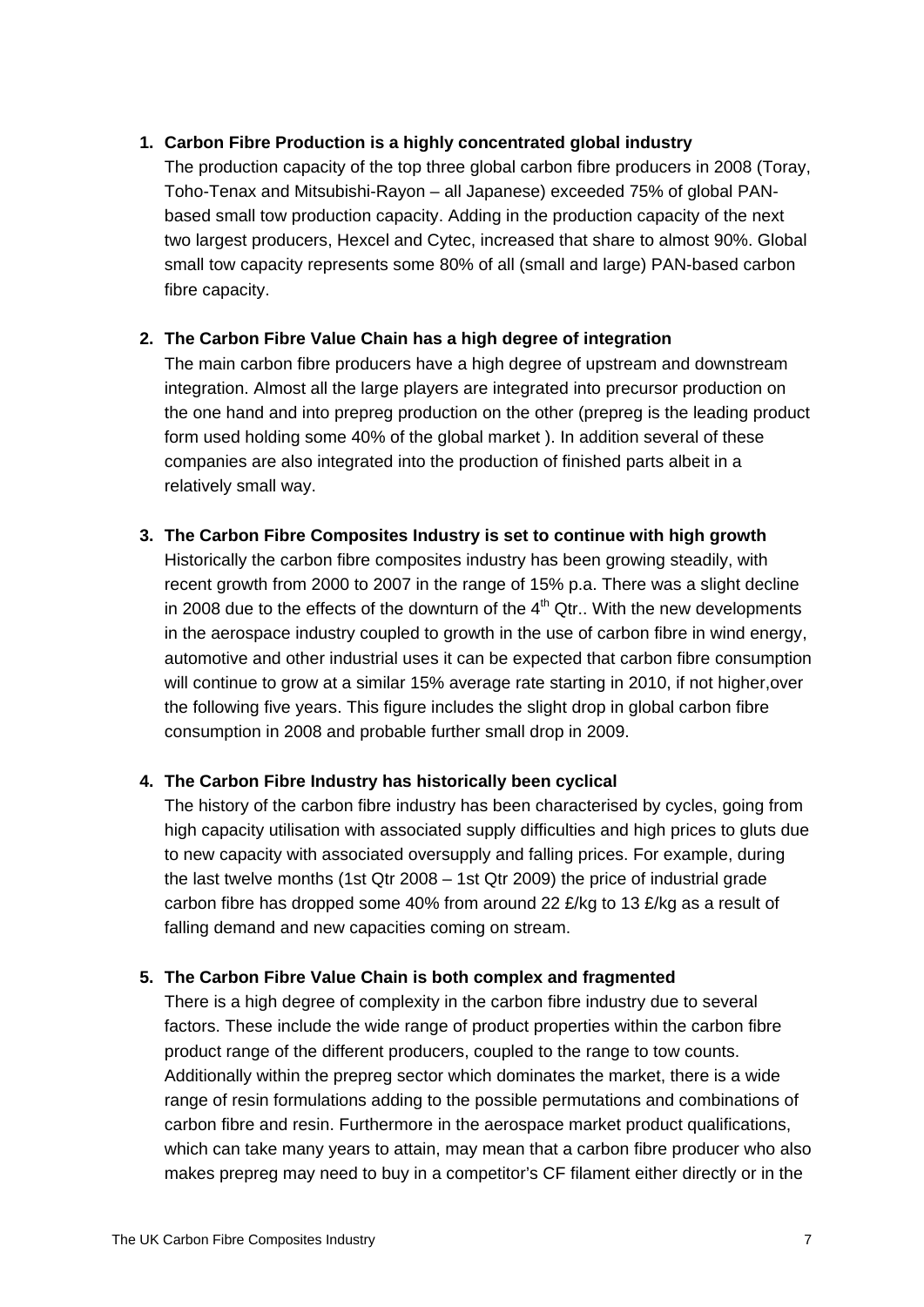form of a fabric in order to supply a particular aerospace application. The result is a complex weave of product trails coupled to a large number of specialty niche markets.

- **6. Carbon fibre is expensive compared to other reinforcement materials**  Carbon fibre provides exceptional material properties but in spite of over thirty years of industrial development carbon fibre reinforced solutions remain relatively high cost, even though the cost of the fibre has come down over the years. In the USA a rule of thumb that has been used as a reference for many years is that for carbon fibre to breakthrough in a big way in such applications as automotive, its price needs to drop to 5 \$/lb. This compares to a glass fibre price of the order of 0.60 – 1.00 \$/lb, depending on the type and market conditions.
- **7. Carbon fibre usage is fragmented across multiple specific end use applications**  Historically the carbon fibre industry has publicly reported usage of carbon fibre across three main end uses namely aerospace, sports and industrial. Within each of these three categories, however, there is a large number of actual applications e.g. the sports segment which accounts for about 20% of total global carbon fibre consumption has some 10 main applications ranging from golf clubs and fishing rods to archery. The same applies to the aerospace and industrial segments. Whilst this may have attractive aspects, particularly to carbon fibre producers, it means that very few carbon fibre processors outside of aerospace have a critical size large enough to bring large scale applications of carbon fibre to market e.g. in automotive
- **8. Publicly available information on the Carbon Fibre Value Chain is limited**  The carbon fibre suppliers, on the one hand, are highly concentrated and for obvious reasons keep detailed market intelligence to themselves, barring a few industry overview presentations given at conferences. This means that from that end of the supply chain there is relatively little publicly available detailed information on the market. On the other hand the relatively large number of processors means that an overview of this industry sector is not available unless the data is synthesised from a survey, which is the case of this report.

In summary, for such a relatively small industry, in volume terms as compared say to glass fibre based composites, there is on the one hand a high degree of complexity in terms of products being offered and on the other a high degree of fragmentation in terms of end uses and associated applications. This means that one needs to be very careful about drawing general conclusions and that one needs to keep in consideration the whole carbon fibre value chain when looking at how the market will evolve.

### **The Global and European Market for Carbon Fibre**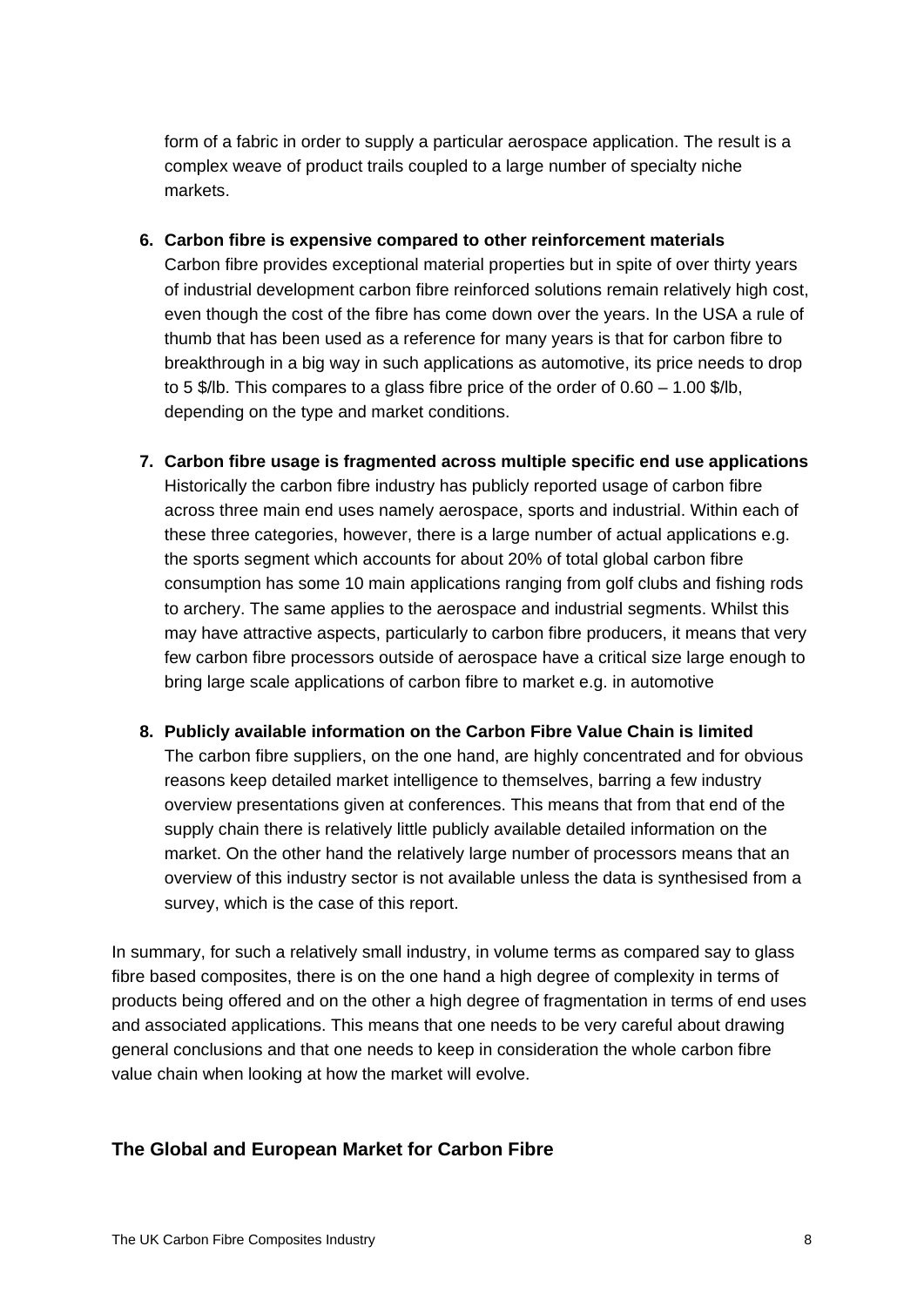As indicated earlier, there is little publicly available and reliable information on the size of the global and regional carbon fibre markets. The information that is available does show significant variation with regards to estimates of the 2008 market, the situation being complicated by the significant drop off in the market in the last quarter of 2008

Several supplier estimates from late 2007 and mid 2008 put projected global carbon fibre consumption in 2008 ( before the downturn ) at some 33,000 – 35,000 tons. Definitions come into play here as well with that figure implicitly including pitch based carbon fibre as well as PAN based carbon. With the weak fourth quarter it is likely that actual 2008 global consumption of carbon fibre was in the range 28,000 – 30,000 tons.

Estimates of European consumption by industry players put Europe's share as a percentage of the global number vary between 33% - 40%, which would put the European volume for 2008 within a range of 9,200 – 12,000 tons on the basis of the above figures, with a mid point reference of some 10,600 tons.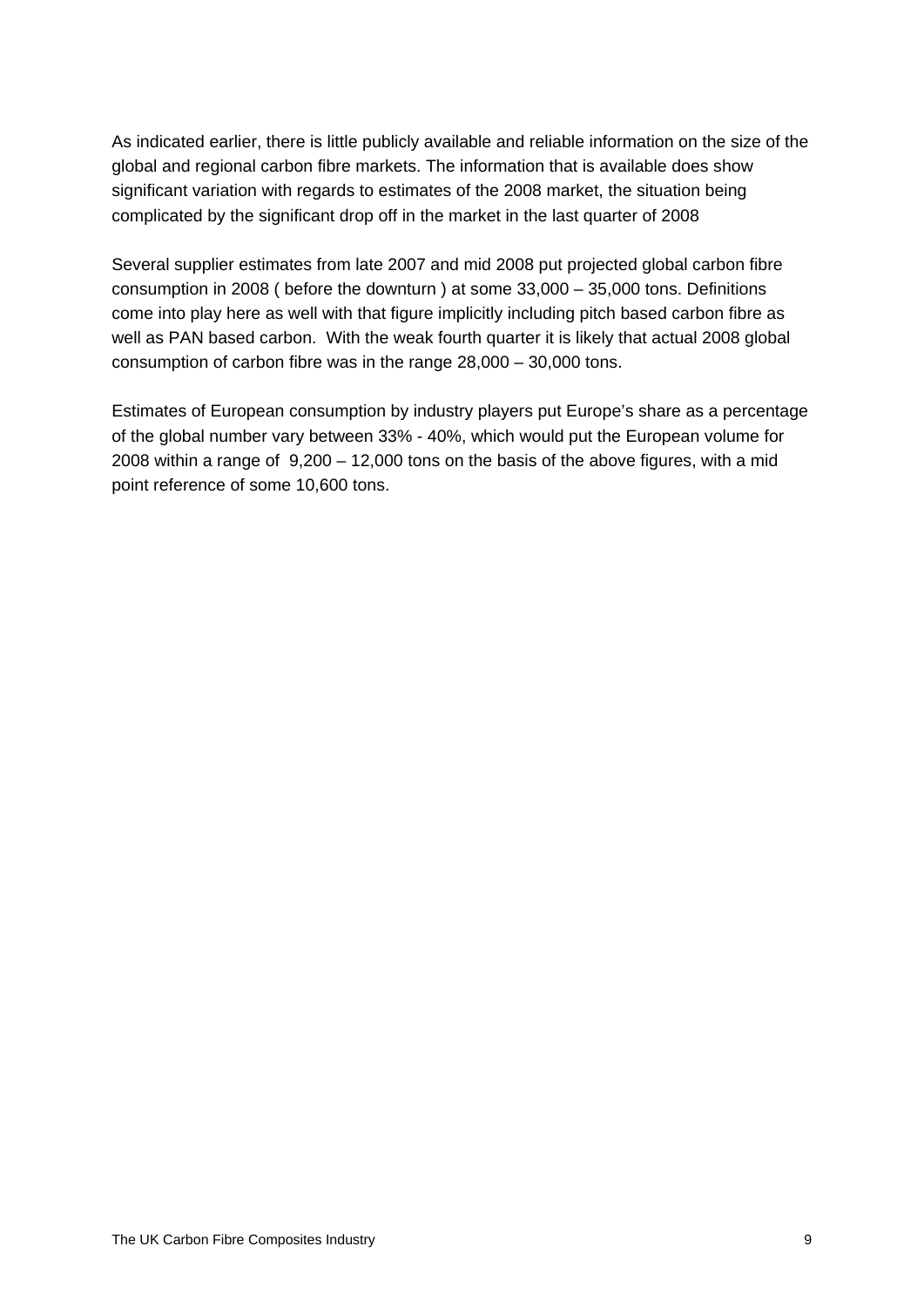# <span id="page-11-0"></span>**3. The UK Carbon Fibre Composites Value Chain**

#### **Overview**

The table below summarises the size of the UK Carbon Fibre Composites sector over the entire value chain:

| <b>Value Chain Step</b>                         | $#$ of companies<br>in 2008 | 2008 turnover*<br>(£mln) | <b>Estimated</b><br>Employment |
|-------------------------------------------------|-----------------------------|--------------------------|--------------------------------|
| Precursor manufacture                           |                             | 50                       | 140                            |
| Carbon Fibre manufacture                        |                             | 20                       | 180                            |
| CF Weaving, Multiaxial<br>production & Knitting | 5                           | 30                       | 200                            |
| CF Prepreg manufacture                          | 5                           | 100                      | 1,400                          |
| CF Composite Part<br>manufacture                | $150***$                    | 385                      | 18,000**                       |

\* including exports \*\*includes Manufacturing, R&D, Design, Procurement, Engineering

\*\*\*identified companies (excluding occasional users such as car body repair shops, hobby users etc) *Table 1: The UK Carbon Fibre Composites Sector* 

As can be seen from the table, the carbon fibre composite part manufacturing sector has a turnover of some £385 mln and the 150 companies identified as active in the sector employ some 20,000 people. A detailed breakdown of the structure of companies and employment in the CF composites industry is given in the next section of the study. It is estimated that there could be up to 100 occasional users of carbon fibre for composite applications but they have not been included in the list of 150 composite part manufacturers in the table.

The rest of the value chain, from precursor to prepreg manufacture, employs a further 2,000 people as well and has a cumulated sales value of £200 mln and is therefore not negligible in comparison to the composite part manufacturing sector.

### **UK Consumption of Carbon Fibre in Primary Manufacturing Processes**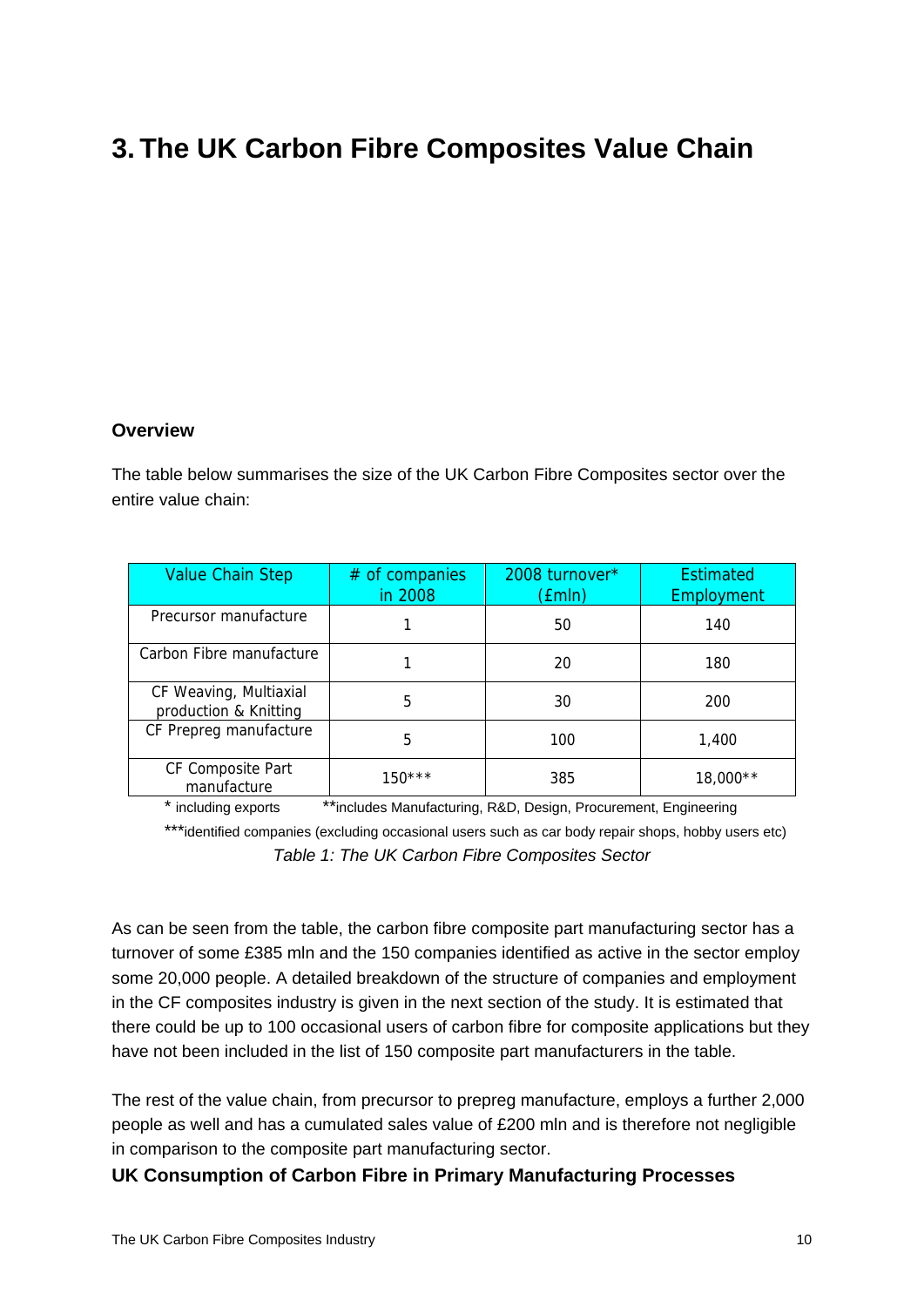The UK is a significant importer of higher priced aerospace grade carbon fibre whilst its exports are for the most part industrial grade carbon fibre. Total UK direct consumption of carbon fibre in the form of continuous filament for processing into composites in the UK ( and excluding fabric and prepreg imports ) is estimated to have been some 2,060 tons with a value of some £64 mln. This is broken down by primary manufacturing process in the table below :

| <b>Process</b>                           | <b>Product Output</b> | <b>CF Input Form</b> | <b>2008 CF</b><br><b>Consumption</b><br>(tons) | £ mln | CF.<br>Avge £/kg |
|------------------------------------------|-----------------------|----------------------|------------------------------------------------|-------|------------------|
| Compounding / Wet veil<br>production     | Compound / Veil       | Chopped Strands      | 150                                            | 3     | 20               |
| -Filament Winding/<br>Pultrusion         | Composite part        | Cont. Filament       | 450                                            | 9     | 20               |
| <b>Weaving and Multi-axial</b><br>laying | <b>Fabric</b>         | Cont. Filament       | 700                                            | 25    | 36               |
| Prepreg manufacture                      | Prepreg               | Cont. Filament       | 760                                            | 27    | 36               |
| Total                                    |                       |                      | 2,060                                          | 64    | 31               |

\* *Table 2: The 2008 UK consumption of Carbon Fibre by Primary Processing Process* 

As can be seen from the table the largest use of imported carbon fibre is for prepreg manufacture, followed by weaving and multi-axial fabric production. There is one major application of continuous filament in pultrusion and some usage in filament winding. The usage of chopped fibres is relatively small and focused on specialty applications in veil and thermoplastic compounding.

### **UK CF Weaving & Multiaxial Production and Consumption**

The UK has a handful of specialized weavers, the largest one being Sigmatex, who are reportedly the largest independent specialized carbon fibre weaver in the world. Other weavers, such as Formax, weave both glass and carbon fibre.

The table below shows the balance of production, imports and exports of CF woven fabrics, multiaxial fabrics and 3D knitted shapes: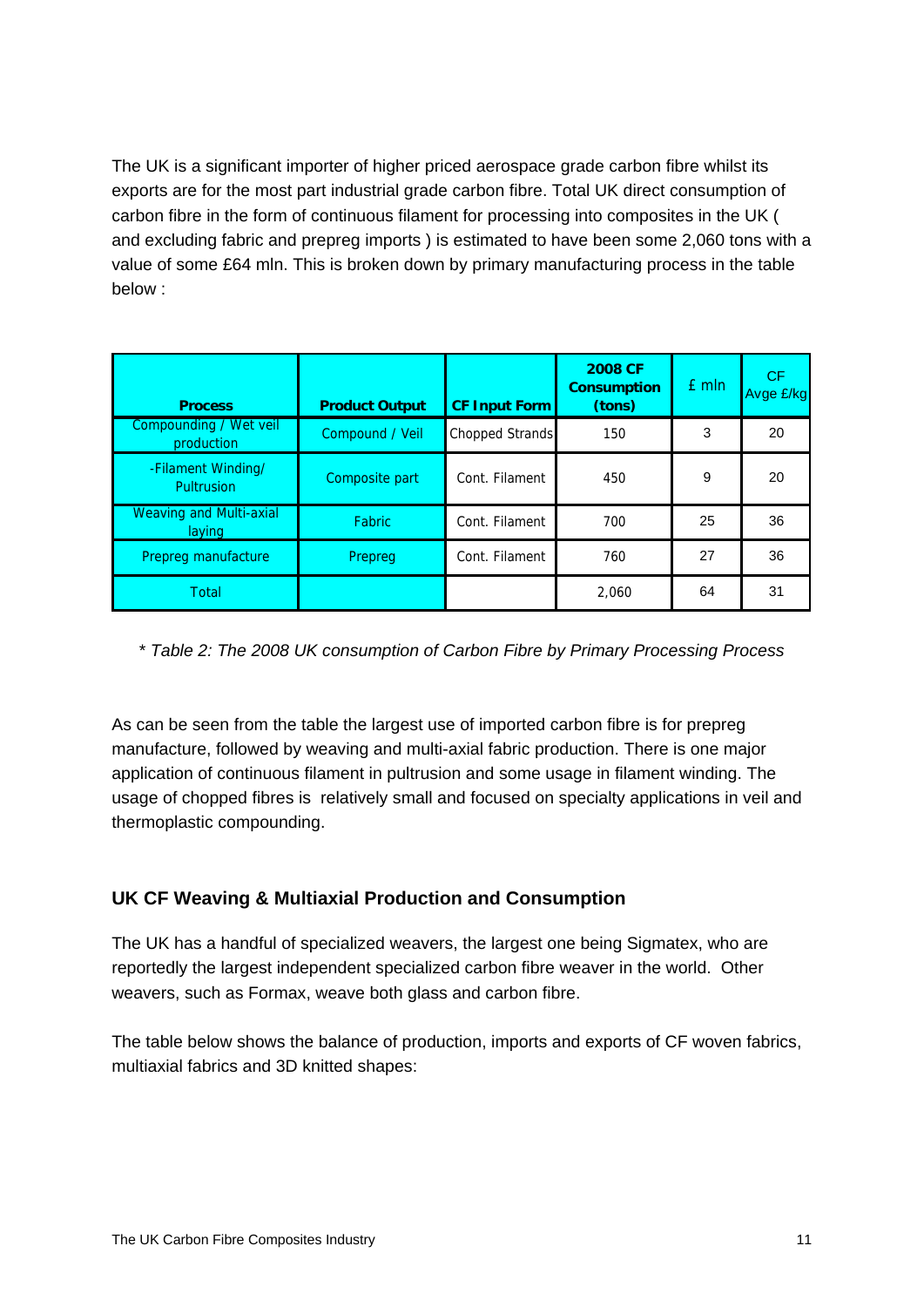| UK Woven and Multiaxial Carbon Fibre Balance 2008    |     |    |    |  |  |  |  |  |
|------------------------------------------------------|-----|----|----|--|--|--|--|--|
| Tons of<br><b>Fabric</b><br>£ mln<br>Avge £/kg<br>СF |     |    |    |  |  |  |  |  |
| <b>UK fabric production</b>                          | 700 | 30 | 43 |  |  |  |  |  |
| <b>UK fabric imports</b>                             | 200 | 10 | 50 |  |  |  |  |  |
| <b>UK</b> fabric exports                             | 200 |    | 45 |  |  |  |  |  |
| <b>UK fabric consumption</b>                         |     | २1 |    |  |  |  |  |  |

| Table 3 UK Woven and Multiaxial Carbon Fibre Balance |  |
|------------------------------------------------------|--|
|------------------------------------------------------|--|

As can be seen from the table, the UK consumption of CF fabrics is roughly in balance with the UK production. Overall consumption in the UK is estimated to have been some 700 tons of fabrics in 2008 with a sales value of some £31 mln..

### **UK Prepreg Production and Consumption**

The UK has a significant production of prepreg with 5 companies having plants in the UK, namely Hexcel, Cytec, ACG, Gurit and Amber Composites. A significant part of the UK production of prepreg is exported. Hexcel, Cytec and Gurit have other prepreg plants in continental Europe.

It appears that in the UK the production of prepreg is split evenly between fabric based prepreg and unidirectional (UD) prepreg based on continuous filament. The table below summarises the balance of UK production, imports and exports:

| UK CF Prepreg (UD and Fabric based) Balance 2008 |                    |     |    |  |  |  |  |
|--------------------------------------------------|--------------------|-----|----|--|--|--|--|
| Avge £/kg<br>Tons of prepreg*<br>£ mln           |                    |     |    |  |  |  |  |
| UK prepreg production                            | 2,400              | 100 | 42 |  |  |  |  |
| 55<br>UK prepreg imports<br>22<br>400            |                    |     |    |  |  |  |  |
| 44<br>UK prepreg exports<br>1,820<br>80          |                    |     |    |  |  |  |  |
| UK prepreg consumption<br>980<br>42<br>43        |                    |     |    |  |  |  |  |
|                                                  | 60% СF + 40% ероху |     |    |  |  |  |  |

*Table 4 UK CF Prepreg (Unidirectional and Fabric Based) Balance 2008* 

As can be seen from the table the UK is a large exporter of prepreg, with just over one third of the UK production actually remaining in the UK. It should be noted that there is a large range of prepreg prices ranging from over £100/kg for high end aerospace grades down to £30/kg for industrial grades.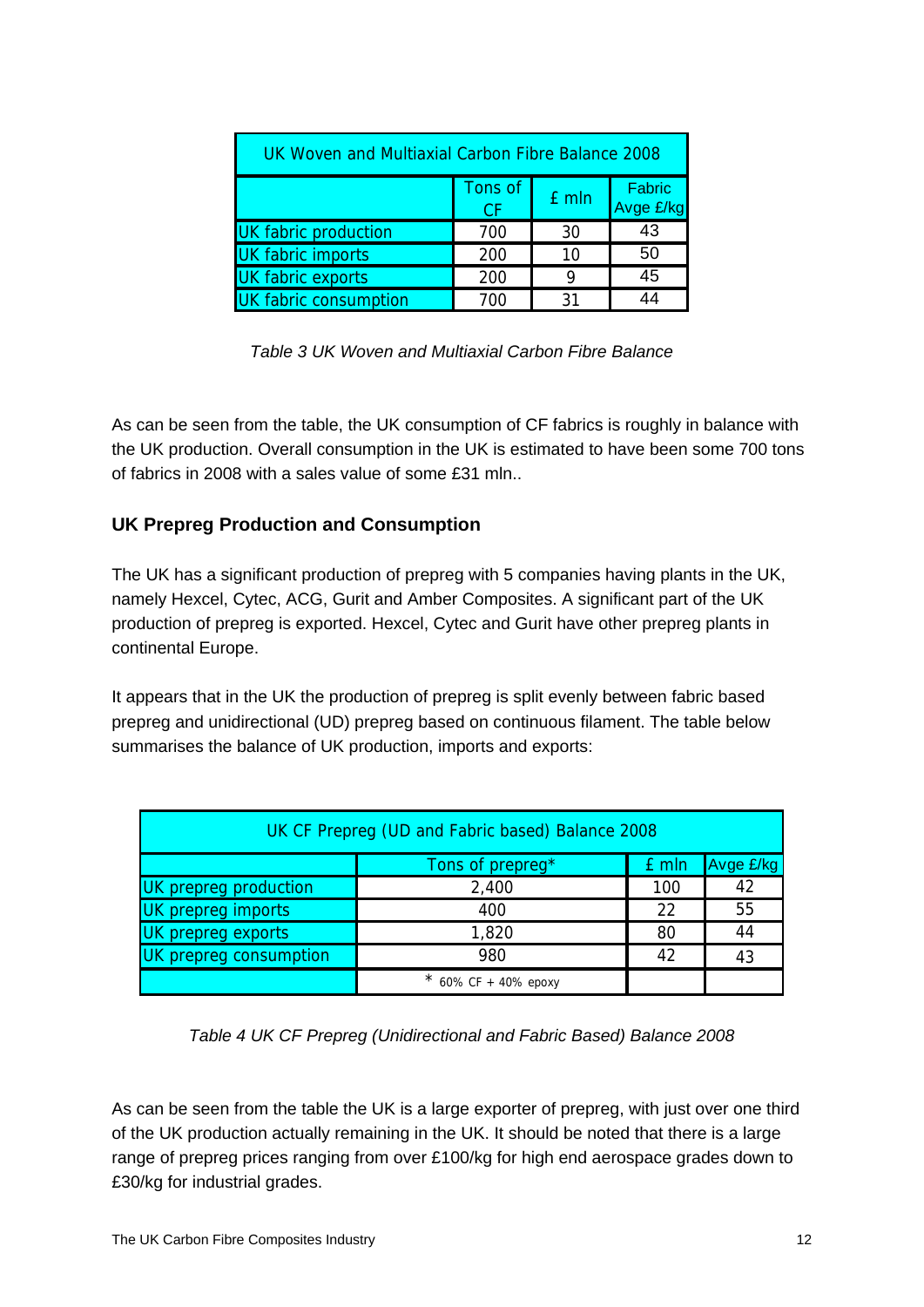### **Summary of UK Carbon Fibre Flow through the Industry Chain**

The chart below summarises the flow of carbon fibre through the values steps of the value chain:



*Table 5 – Flow of Carbon Fibre through the UK Carbon Fibre Value Chain* 

There are three levels at which the flow of carbon fibre through the UK value chain can be measured. The first level is the supply of 2,500 tons of carbon fibre to the UK processors made up of 200 tons of locally produced continuous filament, to which are added 1,860 tons of imported continuous filament. Other carbon fibre is supplied to the Uk in the form of fabric imports (200 tons) and prepreg imports (400 tons ).

At the second level, the carbon fibre used to actually make composites in the UK totals 1,180 tons consisting of 600 tons of prepreg, 100 tons of fabric, 450 tons of continuous filament and 30 tons of continuous filament in the form of chopped strands.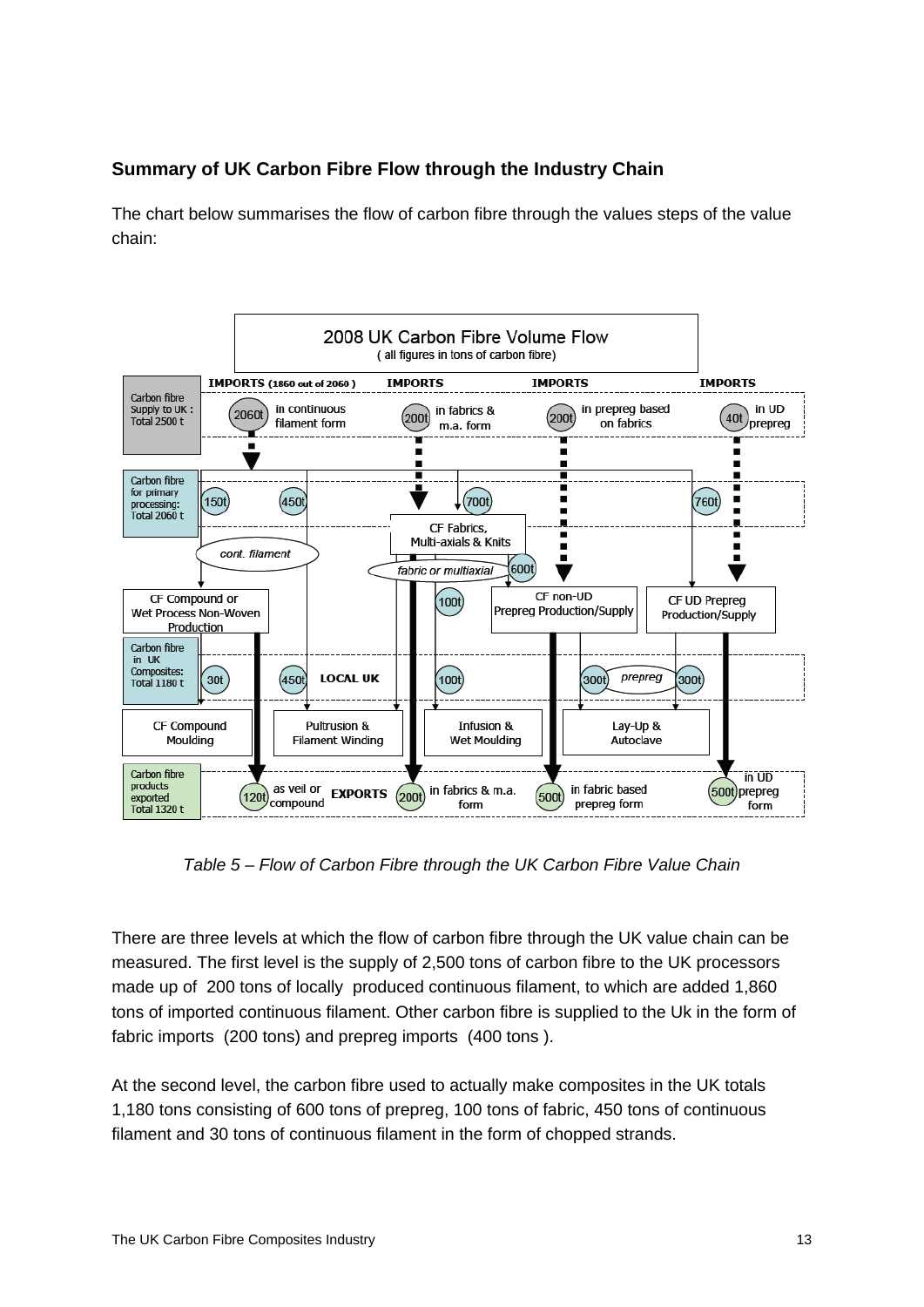Additionally, at the third level, 1,320 tons of carbon fibre are exported from the UK after having been processed. This volume leaves the UK in the form of 1000 tons of prepreg exports, 200 tons of fabric and 120 tons of chopped strand based compound and veil.

### **UK Carbon Fibre Based Composites Production**

The table below summarises the production volume of carbon fibre composites in the UK by process and product form in tons of composite produced:

| UK production of CF composites by process and product form - 2008<br>(in tons of composite) |                                                      |                                            |                                               |                                               |       |  |  |  |
|---------------------------------------------------------------------------------------------|------------------------------------------------------|--------------------------------------------|-----------------------------------------------|-----------------------------------------------|-------|--|--|--|
| <b>Product</b><br><b>Form</b>                                                               | <b>CF Compound</b><br>Thermoset or<br>Thermoplastic) | <b>Continuous</b><br>CF<br><b>Filament</b> | CF Fabric,<br>Multixial and<br><b>Knitted</b> | <b>CF Prepreg</b><br>(UD and<br>fabric based) | Total |  |  |  |
| <b>Process</b>                                                                              |                                                      |                                            |                                               |                                               |       |  |  |  |
| Compression &<br><b>Injection Moulding</b>                                                  | 50                                                   |                                            |                                               |                                               | 50    |  |  |  |
| Pultrusion &<br><b>Filament Winding</b>                                                     |                                                      | 900                                        |                                               |                                               | 900   |  |  |  |
| Wet Moulding &<br><b>Infusion</b>                                                           |                                                      |                                            | 200                                           |                                               | 200   |  |  |  |
| Lay-Up w or w/o<br>Autoclave                                                                |                                                      |                                            |                                               | 980                                           | 980   |  |  |  |
| Total                                                                                       | 50                                                   | 900                                        | 200                                           | 980                                           | 2,130 |  |  |  |
| CF content                                                                                  | 50%                                                  | 60%                                        | 50%                                           | 60%                                           |       |  |  |  |

*Table 6 : UK production volume of CF Composites by process and product form* 

As can be seen from the above table the two main forms of carbon fibre composite produced are those based on prepreg and those based on pultrusion/filament winding ( in fact some 650 tons of annual composite production in the UK on the basis of pultruded spars for wind energy will disappear in 2009 and be replace by the use of prepreg )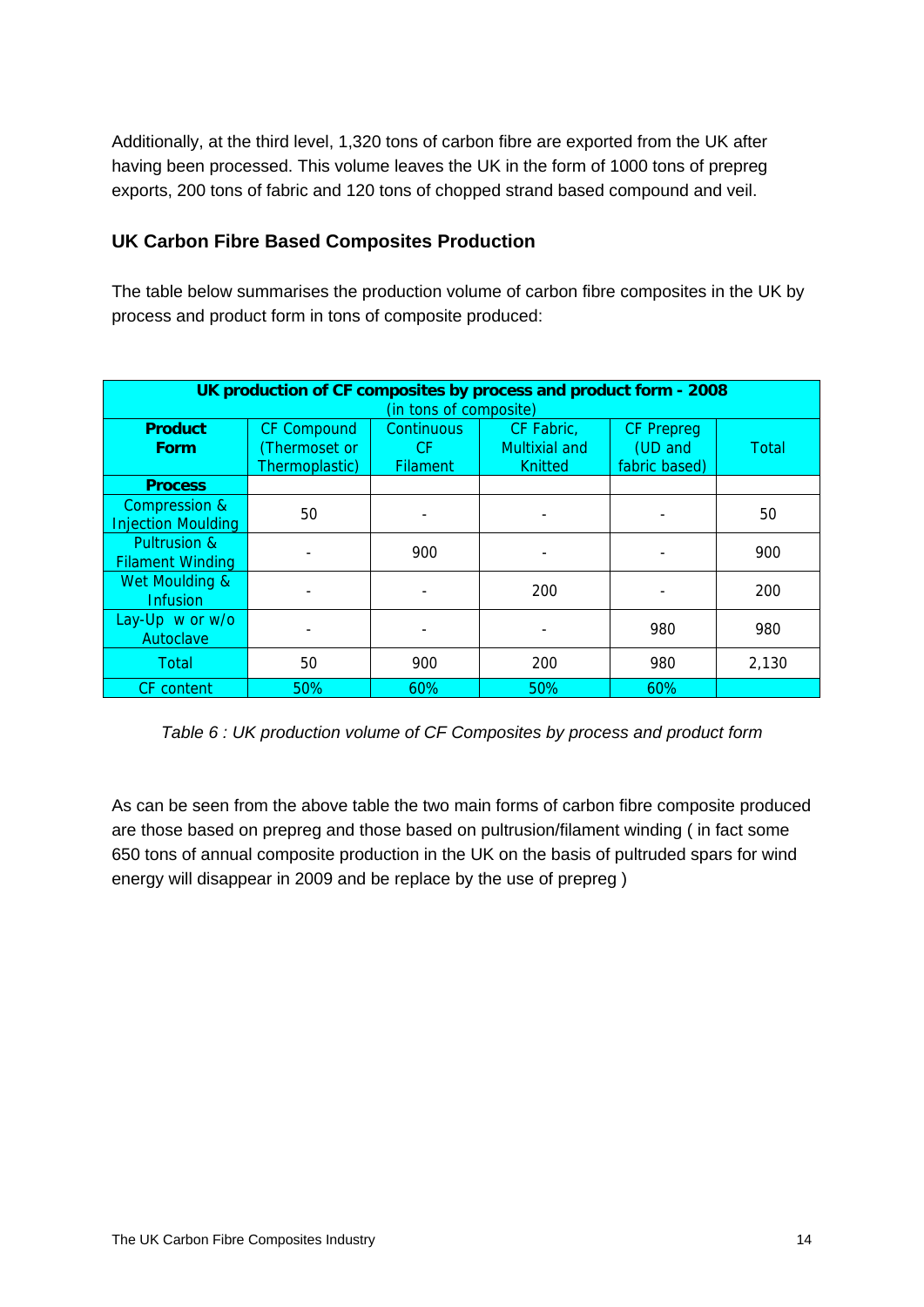### **The End Use Volumes of UK produced Carbon Fibre based Composites**

The table below shows the estimated split of UK CF composite production by major end use and product form:

|                        | UK production of CF composite parts by product form and end use - 2008 |                                             |                                               |                                                  |                               |  |  |  |  |
|------------------------|------------------------------------------------------------------------|---------------------------------------------|-----------------------------------------------|--------------------------------------------------|-------------------------------|--|--|--|--|
| (in tons of composite) |                                                                        |                                             |                                               |                                                  |                               |  |  |  |  |
| <b>Product</b><br>Form | <b>CF Compound</b><br>Thermoset or<br>Thermoplastic)                   | <b>Continuous</b><br>CF.<br><b>Filament</b> | CF Fabric,<br><b>Multixial</b><br>and Knitted | <b>CF Prepreg</b><br>(UD and<br>fabric<br>based) | Total<br>By<br><b>End Use</b> |  |  |  |  |
| <b>End Use</b>         |                                                                        |                                             |                                               |                                                  |                               |  |  |  |  |
| Aerospace/Defence      | 20                                                                     | 50                                          |                                               | 700                                              | 770                           |  |  |  |  |
| Automotive             | 10                                                                     | 50                                          | 40                                            | 150                                              | 250                           |  |  |  |  |
| <b>Marine</b>          |                                                                        | 60                                          | 100                                           |                                                  | 160                           |  |  |  |  |
| <b>Wind Energy</b>     |                                                                        | 650                                         |                                               | 50                                               | 700                           |  |  |  |  |
| <b>Industrial</b>      | 10                                                                     | 40                                          | 50                                            | 150                                              |                               |  |  |  |  |
| <b>Sports</b>          | 5                                                                      | 20                                          |                                               | 20                                               | 45                            |  |  |  |  |
| Other                  | 5                                                                      | 20                                          | 20                                            | 10                                               | 55                            |  |  |  |  |
| <b>Total</b>           | 50                                                                     | 900                                         | 200                                           | 980                                              | 2,130                         |  |  |  |  |

*Table 7: UK production of CF composite parts by product form and end use – 2008* 

As can be seen, the leading end use of CF composite parts produced in the UK is Aerospace with some 36% share of the volume of composite, followed closely by Wind Energy with some 33%. The Automotive, Marine and Industrial sectors are all about the same size, each with around 8% share.

### **The Value of UK Produced Carbon Fibre Based Composites by End Use**

The table overleaf shows the estimated value of the composite parts produced by end use and product form. This estimated value is based on the volume of composite used with the value of the associated raw material product form estimated and then rendered as value of composite parts via an end use by end use estimate of the value added:

The table overleaf shows that the estimated value of all carbon fibre based composite parts produced in the UK is some £392 mln in 2008.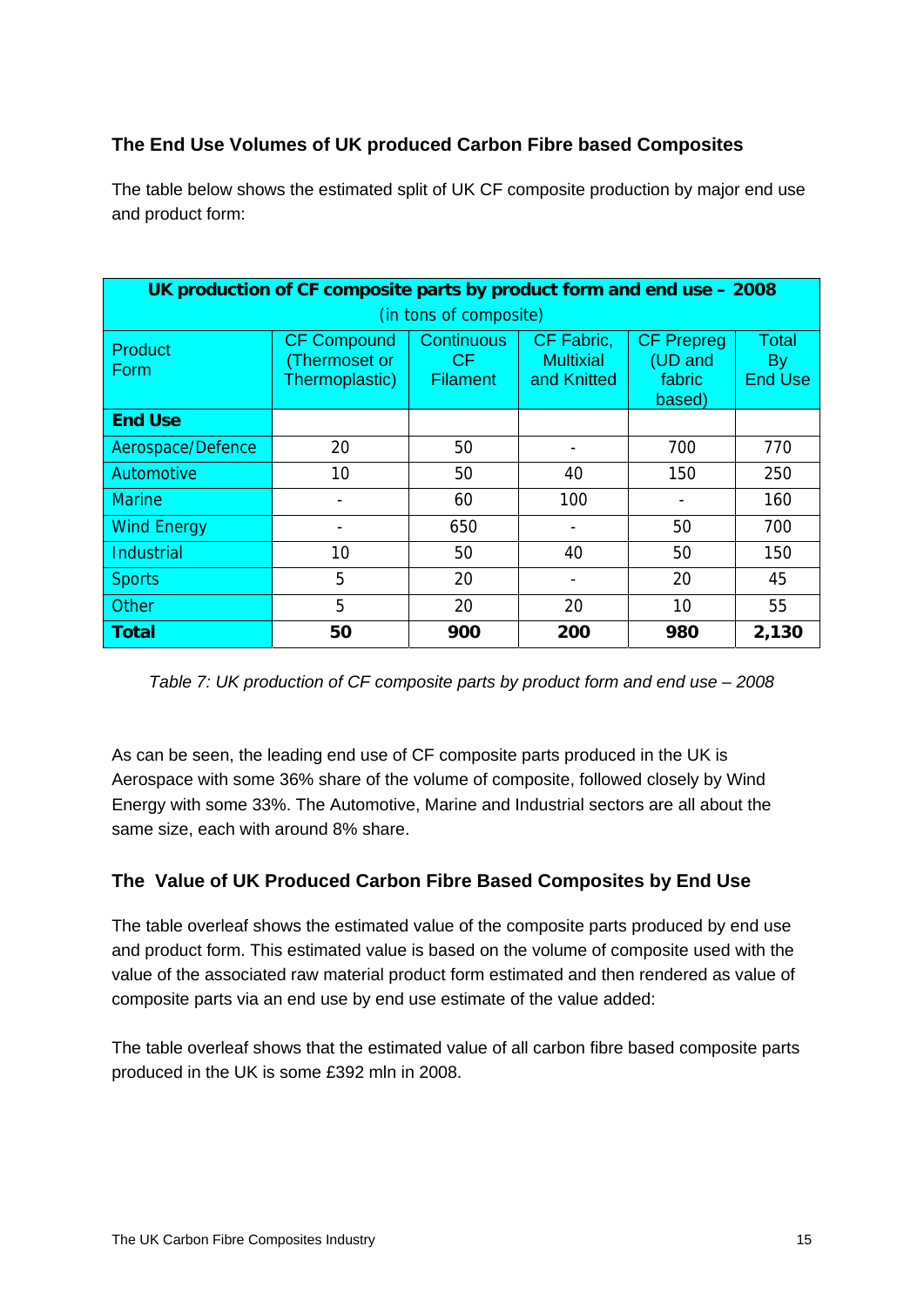|                        | UK production of CF composites by product form and end use - 2008 |                                             |                                                         |                                              |                                      |  |  |  |  |
|------------------------|-------------------------------------------------------------------|---------------------------------------------|---------------------------------------------------------|----------------------------------------------|--------------------------------------|--|--|--|--|
|                        |                                                                   | $(in$ $Emln)$                               |                                                         |                                              |                                      |  |  |  |  |
| <b>Product</b><br>Form | <b>CF Compound</b><br>Thermoset or<br>Thermoplastic)              | <b>Continuous</b><br>CF.<br><b>Filament</b> | CF Fabric,<br><b>Multixial</b><br>and<br><b>Knitted</b> | CF<br>Prepreg<br>(UD and<br>fabric<br>based) | <b>Total</b><br>By<br><b>End Use</b> |  |  |  |  |
| <b>End Use</b>         |                                                                   |                                             |                                                         |                                              |                                      |  |  |  |  |
| Aerospace/Defence      | 2.0                                                               | 8.0                                         | $\overline{\phantom{a}}$                                | 297.0                                        | 307.0                                |  |  |  |  |
| Automotive             | 0.6                                                               | 2.1                                         | 2.0                                                     | 16.0                                         | 20.7                                 |  |  |  |  |
| <b>Marine</b>          |                                                                   | 3.4                                         | 6.8                                                     |                                              | 10.2                                 |  |  |  |  |
| <b>Wind Energy</b>     |                                                                   | 27.3                                        |                                                         | 5.2                                          | 32.5                                 |  |  |  |  |
| <b>Industrial</b>      | 0.8                                                               | 2.8                                         | 2.7                                                     | 7.0                                          | 13.3                                 |  |  |  |  |
| <b>Sports</b>          | 0.4                                                               | 1.1                                         | $\blacksquare$                                          | 2.8                                          | 4.3                                  |  |  |  |  |
| <b>Other</b>           | 0.4                                                               | 1.1                                         | 1.4                                                     | 1.4                                          | 4.3                                  |  |  |  |  |
| <b>Total</b>           | 4.2                                                               | 45.8                                        | 12.9                                                    | 329.4                                        | 392.3                                |  |  |  |  |

*Table 8: UK production of CF composites by product form and end use – 2008* 

### **Comparison of Glass and Carbon Fibre based Composites Markets**

The split between the glass and carbon fibre composites is given in the chart below :



*Fig 2 : Relative shares of glass and carbon fibre composites in the UK* 

As can be seen the carbon fibre composites market value represents some 40% of the combined glass and carbon fibre composites markets. This share is expected to continue growing.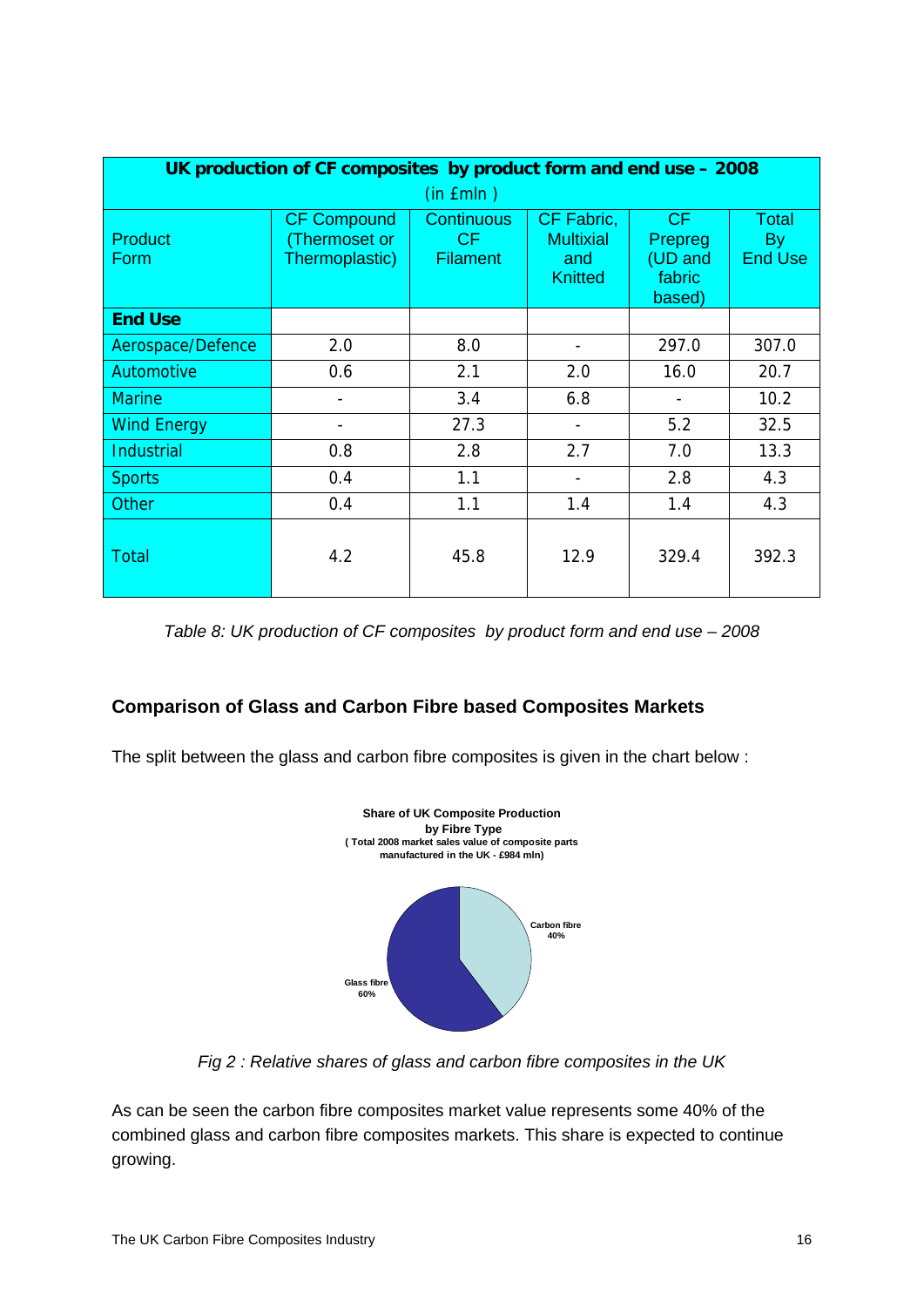# <span id="page-18-0"></span>**4. The UK CF Composites Company Base**

### **Employment**

During the course of the study some 150 companies which manufacture carbon fibre composites in one form or another in the UK were identified. The companies are the regular and industrial users of carbon fibre and their number does not include the number of occasional users of carbon fibre such as repair shops etc. The number of such occasional users in the UK is estimated at anywhere between 50 and 100 and their total related employment at an estimated 200 people is not significant relative to the total of the industrial users.

The structure of this industrial carbon fibre composite processing community can be summarised in the following table:

| Size of company          | # of companies | # of employees | $%$ of<br>employees |
|--------------------------|----------------|----------------|---------------------|
| Large $($ > 100 tpa)     | 10,200<br>11   |                | 57%                 |
| Medium $(25 - 99$ tpa)   | 25             | 2200           | 12%                 |
| Small $(5 - 24$ tpa)     | 48             | 3500           | 20%                 |
| Very small $(< 5 t.p.a)$ | 66             | 2000           | 11%                 |
| Total                    | 150            | 17,900         | 100%                |

*Table 9 The number of UK carbon fibre composite processors by size and employment* 

As can be seen from the table, the two groups of the larger companies, representing 36 companies employ 69% of the people in the carbon fibre composites sector in the UK,. The total number of people employed in the carbon fibre composites industry in the UK is estimated at just under 18,000 people. This includes manufacturing, design, R&D, engineering, procurement and assembly related personnel. For the larger aerospace groups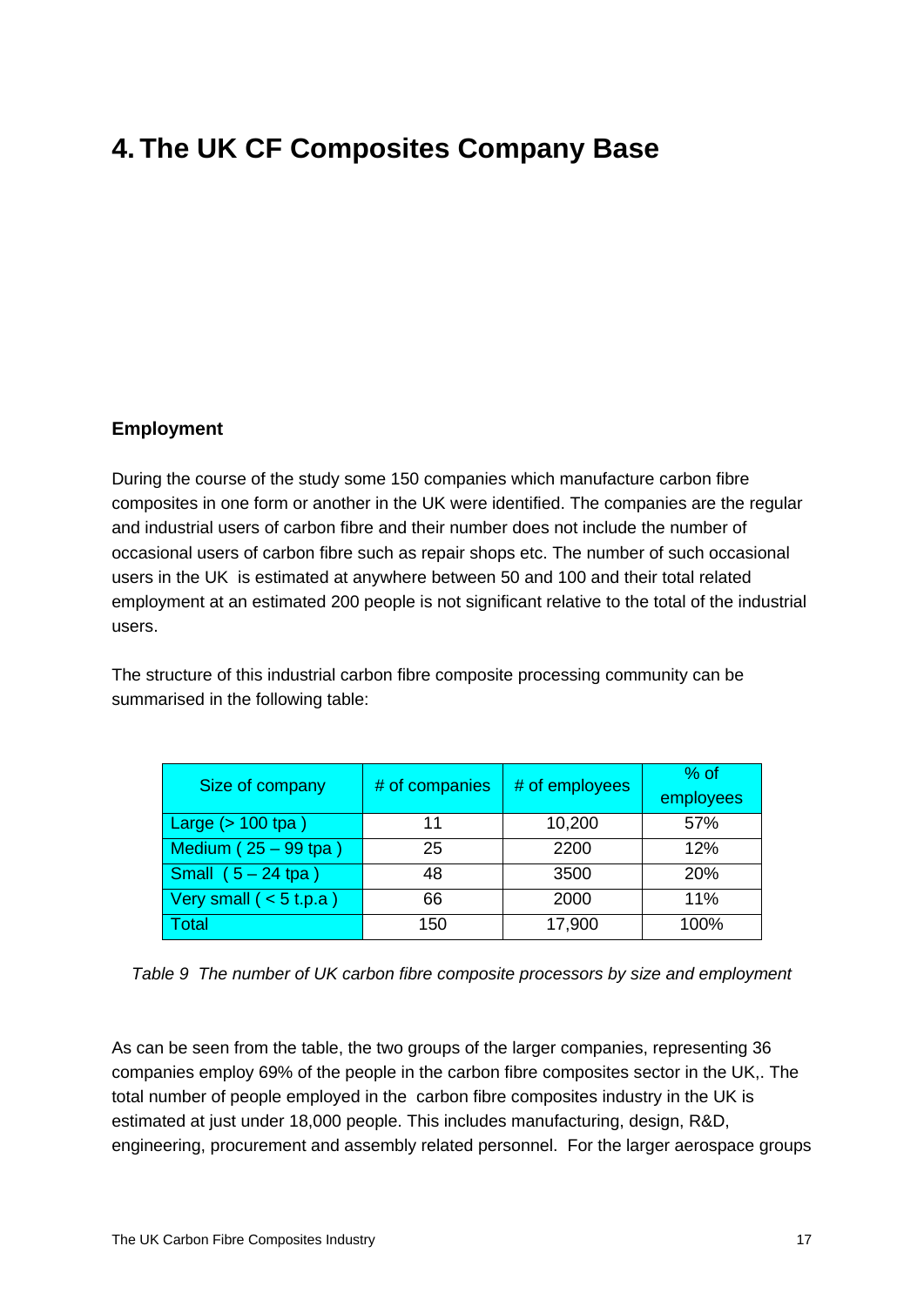which also have significant metal component activities, interviews have yielded best estimates of the number of people related to composites activities alone.

### **Companies and Employees By End Use Segment**

The same community of companies can be segmented by end use segment as shown in the table below:

| <b>Company End Use Segment</b> | # of companies | # of employees | $%$ of    |
|--------------------------------|----------------|----------------|-----------|
|                                |                |                | employees |
| Aerospace                      | 59             | 14,000         | 78%       |
| F1/Auto                        | 34             | 1,300          | 7%        |
| <b>Marine</b>                  | 15             | 550            | 3%        |
| Other transport                | 3              | 200            | 1%        |
| Other (General moulding)       | 39             | 1,850          | 11%       |
| Total                          | 150            | 17,900         | 100%      |

*Table 10 The number of UK CF composite processors by end use and employment* 

The table shows that 78% of the employees of the CF composites sector in the UK are in the aerospace segment and a further 7% in the F1/Auto segment. There are relatively few companies and employees in the Marine and Other Transport segments and the remainder is made up of a "General Moulding" category which employs some 11% of the people in the sector.

### **Companies by UK Region**

The number of companies by UK Region is given in the table below ( ranking of the regions is in order of total CF related employment as given in the next sub-section ) :

|              | N.W | S.E | N.IRL | S.W | Ε  | OTH | TOTAL |
|--------------|-----|-----|-------|-----|----|-----|-------|
| Large        | 4   | 2   |       | 3   |    | 0   | 11    |
| Medium       | っ   | 10  |       | っ   | 4  | 6   | 25    |
| Small        | 5   | 11  |       | 9   | 10 | 12  | 48    |
| Very small   | 5   | 21  |       | 5   | 12 | 22  | 66    |
| <b>Total</b> | 16  | 44  | 4     | 19  | 27 | 40  | 150   |

|  | Table 11 The number of companies by size and UK Region |  |
|--|--------------------------------------------------------|--|
|  |                                                        |  |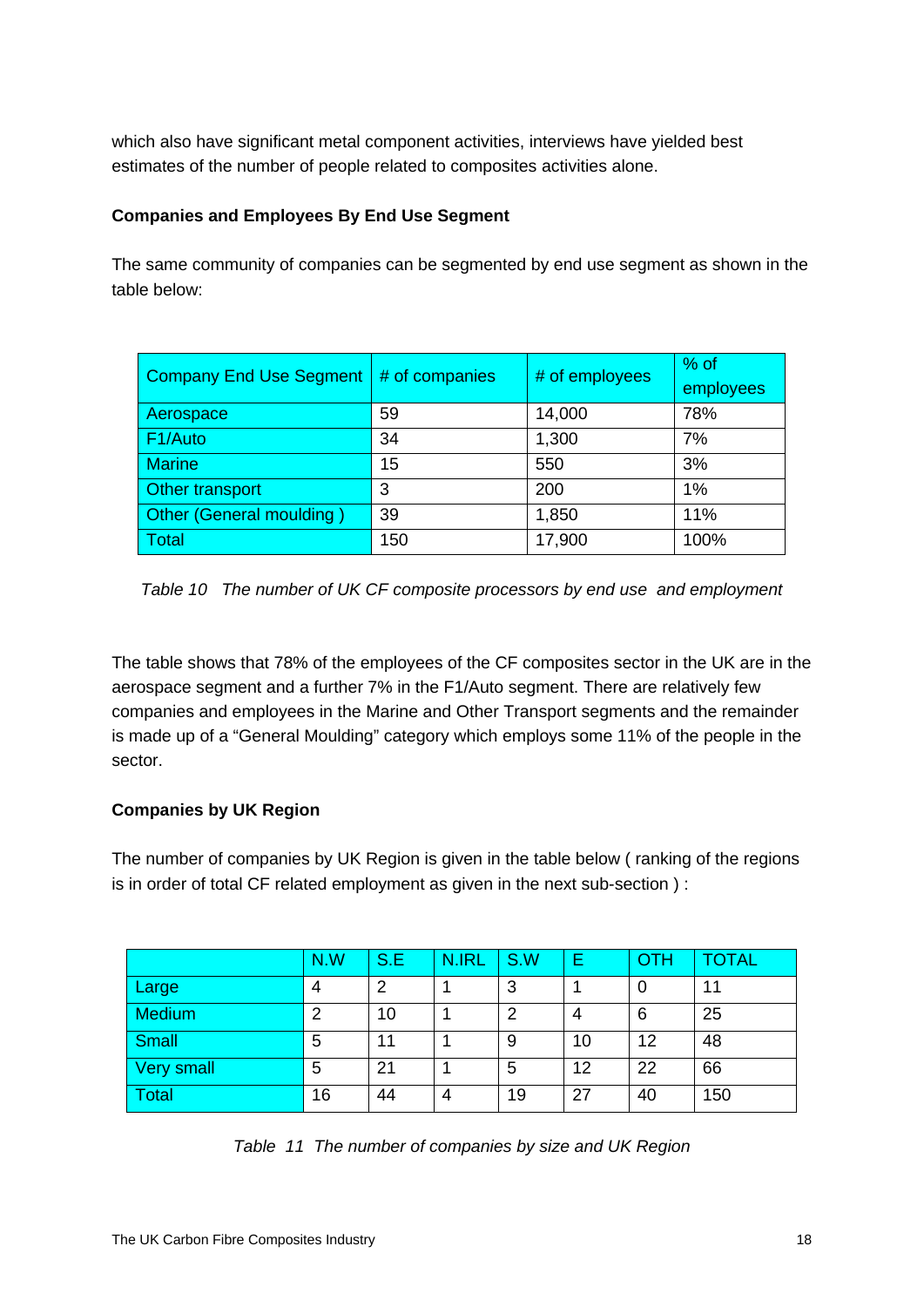As can be seen from the table the region with the largest number of companies is the South East but interms of employment ( see next chart ) the North West is the largest region of employment even though it only has 16 companies active in CF composites. The high position of Northern Ireland, in spite of its few companies is due to the dominance of Bomabrdier in carbon fibre composites.

### **Employees by UK Region**

The table below summarises the employment numbers in carbon fibre composites by region:

|                         | N.W   | S.E   | N.IRL | S.W   | Е     | OTH   | <b>TOTAL</b> |
|-------------------------|-------|-------|-------|-------|-------|-------|--------------|
| Aerospace               | 3,930 | 2,561 | 2,650 | 2,142 | 1,237 | 1,480 | 14,000       |
| F <sub>1</sub> /Auto    | 35    | 310   | 0     | 80    | 343   | 532   | 1,300        |
| <b>Marine</b>           | 0     | 368   | 0     | 50    | 120   | 12    | 550          |
| Transport (excl auto)   | 0     | 0     | 0     | 30    | 0     | 170   | 200          |
| <b>General Moulding</b> | 317   | 780   | 10    | 130   | 133   | 480   | 1850         |
| Total                   | 4,282 | 4,019 | 2,660 | 2,432 | 1,833 | 2,674 | 17,900       |

*Table 12 The number of employees by end use and UK Region* 

As can be seen the North West Region is the largest in terms of employment in carbon fibre composites due to the dominance of the Aerospace sector F1/Auto is focused across two main regions and the "other" regions while Marine is heavily focused in the South East. General Moulding employment is spread across all regions.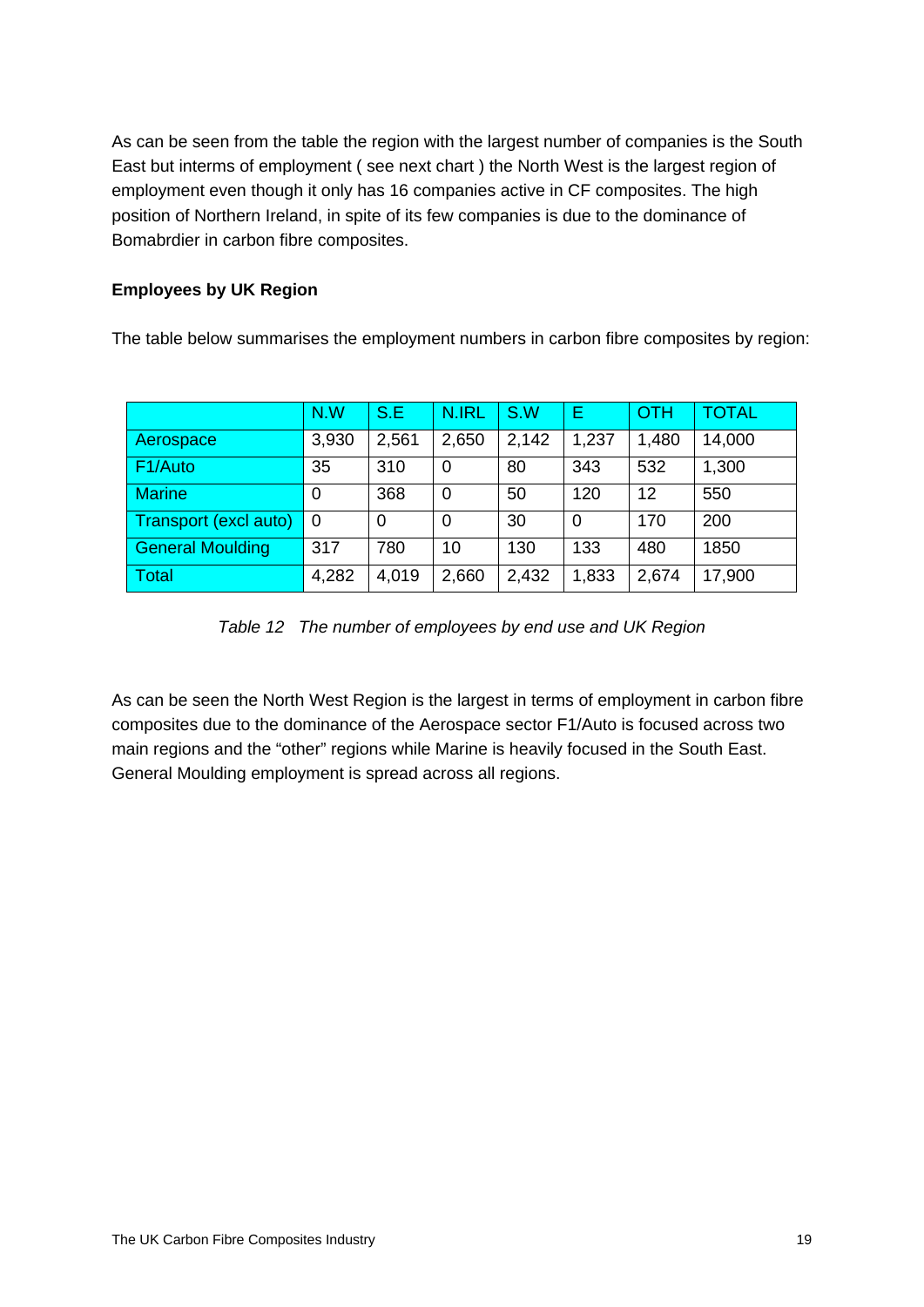# <span id="page-21-0"></span>**5.Summary**

The key elements to be drawn from this overview of the UK Carbon Fibre Reinforced Polymers market are as follows:

- Over the long term, the global carbon fibre composites market will continue to grow rapidly and develop new applications in aerospace, wind energy and automotive
- The market is characterised by the need to develop new, faster and more productive methods of producing carbon fibre composite based components and internationally a lot of work is being done to this effect
- The UK processes an estimated 2,300 tons of PAN based carbon fibre and consumes some 1230 tons the rest being exported in the form of fabric and prepreg
- As such the UK represents a significant and interesting processing centre and market for carbon fibre ( Europe is estimated to have consumed of the order of 10,600 tons in 2008)
- The UK has a significant number of companies which are active at various levels of the carbon fibre composite value chain e.g. precursor producers, carbon fibre producers, weavers, prepreg producers, composites processors